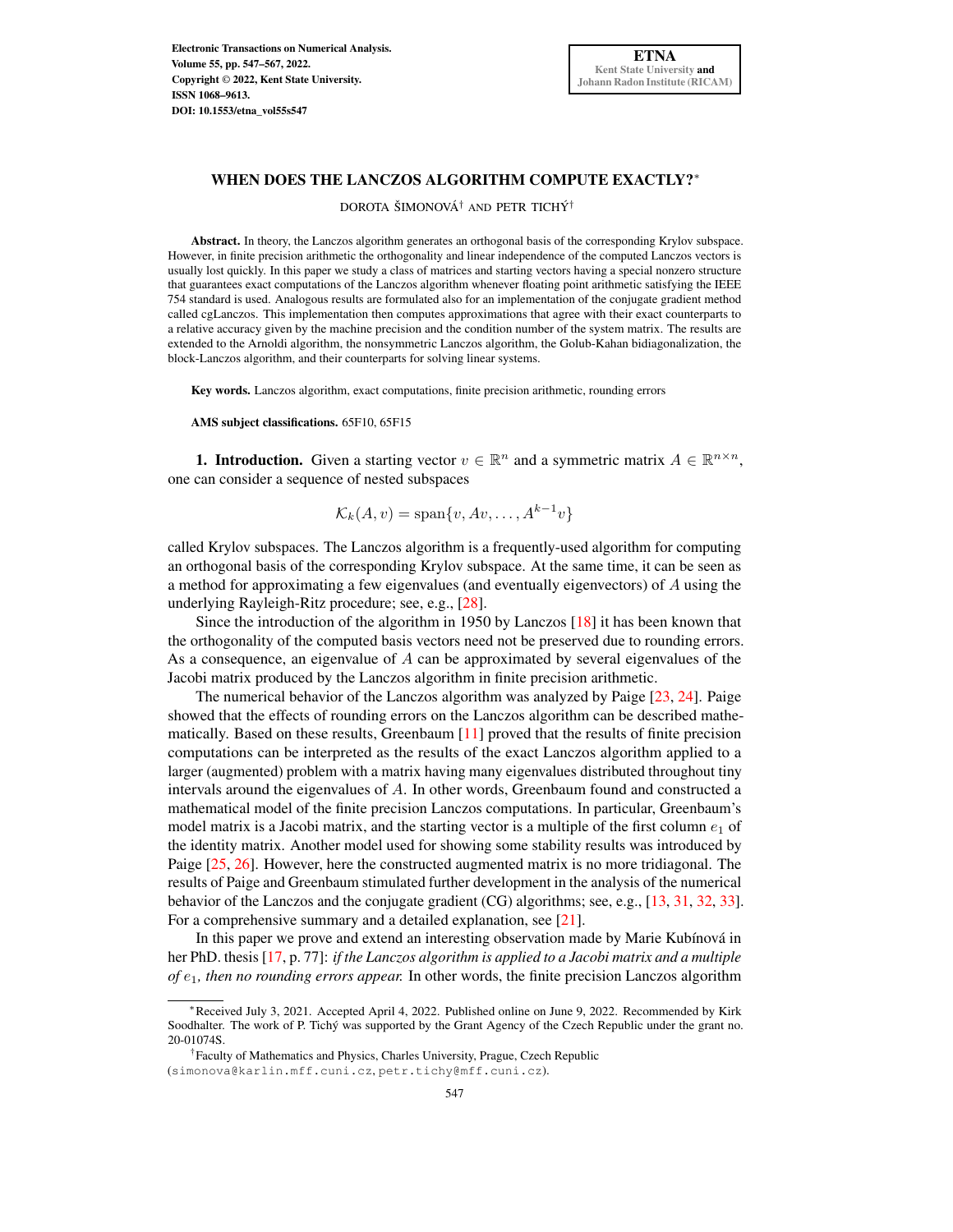computes exactly. Note that by a Jacobi matrix it is meant a real symmetric tridiagonal matrix with positive off-diagonal elements. In this paper we also formulate an analogous statement for a variant of the CG algorithm called cgLanczos. For the above mentioned input data, cgLanczos computes approximations that agree with their exact counterparts to a relative accuracy given by the machine precision and the condition number of  $A$ . The obtained results have several consequences discussed in detail in Section [7.](#page-16-0) We hope that these results could be useful in the further analysis of the behavior of the Lanczos and CG algorithms.

The paper is organized as follows. In Sections [2](#page-1-0) and [3](#page-2-0) we recall the standard version of the Lanczos algorithm and summarize operations and transformations that are performed exactly in floating point arithmetic. Section [4](#page-3-0) investigates a nonzero structure of the input data that ensures exact computation of the Lanczos algorithm in floating point arithmetic satisfying the IEEE 754 standard. In Section [5](#page-5-0) we formulate analogous results for a variant of the CG method. Section [6](#page-11-0) shows that the results of Sections [4](#page-3-0) and [5](#page-5-0) can be generalized to other algorithms like the Arnoldi algorithm, the nonsymmetric Lanczos algorithm, the Golub-Kahan bidiagonalization, the block-Lanczos algorithm, and their counterparts for solving linear systems. Finally, in Section [7](#page-16-0) we discuss consequences and a possible use of the obtained results.

<span id="page-1-0"></span>2. Lanczos algorithm. The dimension of the Krylov subspaces is increasing up to an index  $d = d(A, v)$ , called the *degree of v with respect to A*, for which the maximal dimension is attained, and  $\mathcal{K}_d(A, v)$  is invariant under multiplication with A. Having an index  $k < d$ , the Lanczos algorithm (Algorithm [1\)](#page-1-1) constructs an orthonormal basis  $v_1, \ldots, v_{k+1}$  of the Krylov

<span id="page-1-1"></span>

| <b>Algorithm 1</b> Lanczos algorithm. |
|---------------------------------------|
| 1: <b>input</b> $A, v$                |
| 2: $\beta_1 =   v  , v_0 = 0$         |
| 3: $v_1 = v/\beta_1$                  |
| 4: for $i = 1, , k$ do                |
| 5: $w = Av_i - \beta_i v_{i-1}$       |
| 6: $\alpha_i = w^T v_i$               |
| 7: $z = w - \alpha_i v_i$             |
| 8: $\beta_{i+1} =   z  $              |
| 9: if $\beta_{i+1} = 0$ then stop     |
| $v_{i+1} = z/\beta_{i+1}$<br>10:      |
| $11:$ end for                         |

subspace  $\mathcal{K}_{k+1}(A, v)$ . The Lanczos vectors  $v_j$  satisfy the three-term recurrence

$$
\beta_{i+1}v_{i+1} = Av_i - \alpha_i v_i - \beta_i v_{i-1}, \qquad i = 1, ..., k,
$$

or, written in matrix form,

$$
AV_k = V_k T_k + \beta_{k+1} v_{k+1} e_k^T,
$$

where  $V_k = [v_1, \ldots, v_k]$ , the vector  $e_k$  denotes the kth column of the identity matrix of appropriate size (here of the size k), and  $T_k$  is the k by k symmetric tridiagonal matrix of the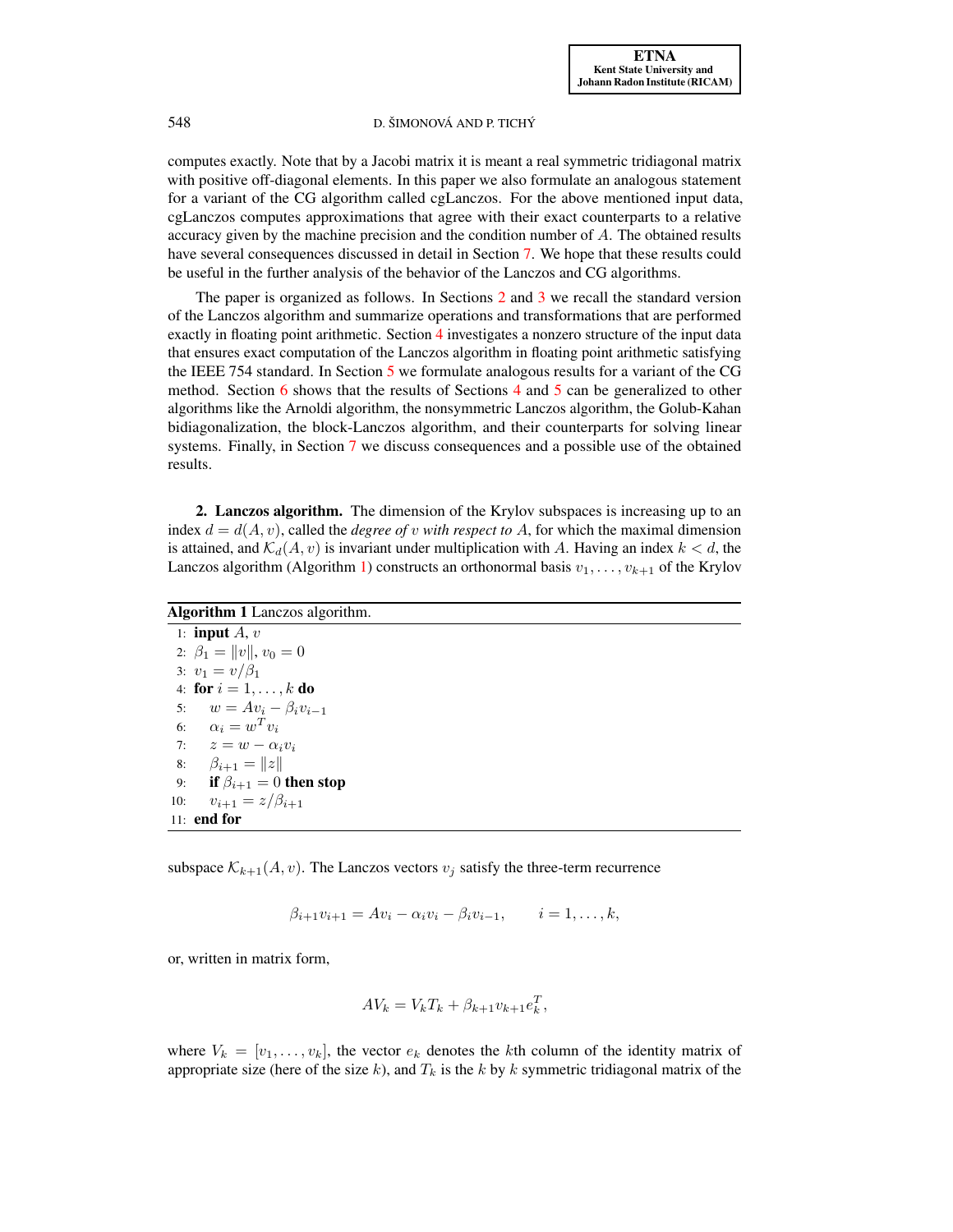Lanczos coefficients,

$$
T_k = \left[\begin{array}{cccc} \alpha_1 & \beta_2 & & \\ \beta_2 & \ddots & \ddots & \\ & \ddots & \ddots & \beta_k \\ & & \beta_k & \alpha_k \end{array}\right].
$$

Since the coefficients  $\beta_i$  are positive,  $T_k$  is a Jacobi matrix. The Lanczos algorithm works for any symmetric matrix, but if A is positive definite, then  $T_k$  is positive definite as well.

During computations in floating point arithmetic, rounding errors may have a significant influence on the computed results. In particular, the orthogonality among the Lanczos vectors is usually lost very quickly. In this paper we are interested in happy cases when this situation does not happen. In more detail, assuming that  $d = n$  and considering the standard model of floating point arithmetic that satisfies the IEEE 754 standard, we look for a nonzero pattern of A and v such that no rounding errors appear during the computation of the Lanczos algorithm. The classical examples of arithmetics satisfying the IEEE 754 standard are the double precision (binary64), single precision (binary32), or half precision; i.e., binary16.

<span id="page-2-0"></span>3. Exact computations in floating point arithmetic. Let  $\mathbb F$  denote the set of floating point numbers, and let "◦" be one of the basic operations, i.e., addition, subtraction, multiplication, division, and square root. Suppose that  $\alpha$  and  $\beta$  are floating point numbers and that  $\alpha \circ \beta$  is *within the exponent range*, meaning that  $\alpha \circ \beta$  does not overflow or underflow and that  $\alpha \circ \beta$  has a normalized representation fl( $\alpha \circ \beta$ ). Then, considering the standard model of floating point arithmetic, it holds that

$$
fl(\alpha \circ \beta) = (\alpha \circ \beta)(1 + \delta), \qquad |\delta| \le u,
$$

where **u** is the *unit roundoff*. Obviously, if  $\alpha \in \mathbb{F}$ , then

$$
fl(1 \cdot \alpha) = \alpha, \quad fl(-\alpha) = -\alpha, \quad fl(0 \cdot \alpha) = 0, \quad fl(\alpha - \alpha) = 0, \quad fl(\alpha/\alpha) = 1.
$$

It is easy to see that if  $P \in \mathbb{F}^{n \times n}$  is a permutation matrix,  $v \in \mathbb{F}^n$ , and  $A \in \mathbb{F}^{n \times n}$ , then

$$
fl(PTP) = I, \quad fl(Pv) = Pv, \quad fl(PA) = PA, \quad fl(AP) = AP.
$$

The following lemma states that if  $\alpha \in \mathbb{F}$  and if  $\alpha^2$  is within the exponent range, then the square root of  $\alpha^2$  computed in finite precision arithmetic is exactly  $|\alpha|$ ; see [\[16,](#page-20-12) Problem 2.20] and the solution  $[16, p. 533]$  $[16, p. 533]$ .

LEMMA 3.1. *Consider the standard model of floating point arithmetic. Let*  $\alpha \in \mathbb{F}$  *be a* floating point number such that  $\alpha^2$  is within the exponent range. Then it holds that

<span id="page-2-1"></span>
$$
|\alpha| = \text{fl}\left(\sqrt{\text{fl}\left(\alpha^2\right)}\right)
$$

.

Consider a vector

$$
(3.1) \t z = \alpha e_j, \quad \alpha \in \mathbb{F},
$$

such that  $\alpha^2$  is within the exponent range. The previous lemma shows that the Euclidean norm of  $z$  is computed exactly in the standard model of floating point arithmetic. On the other hand, if z is not a multiple of  $e_i$ , then, in general, one can expect that rounding errors occur. In other words, the only structure of  $z$  that guarantees that no rounding errors occur during the computation of its Euclidean norm is the structure  $(3.1)$ .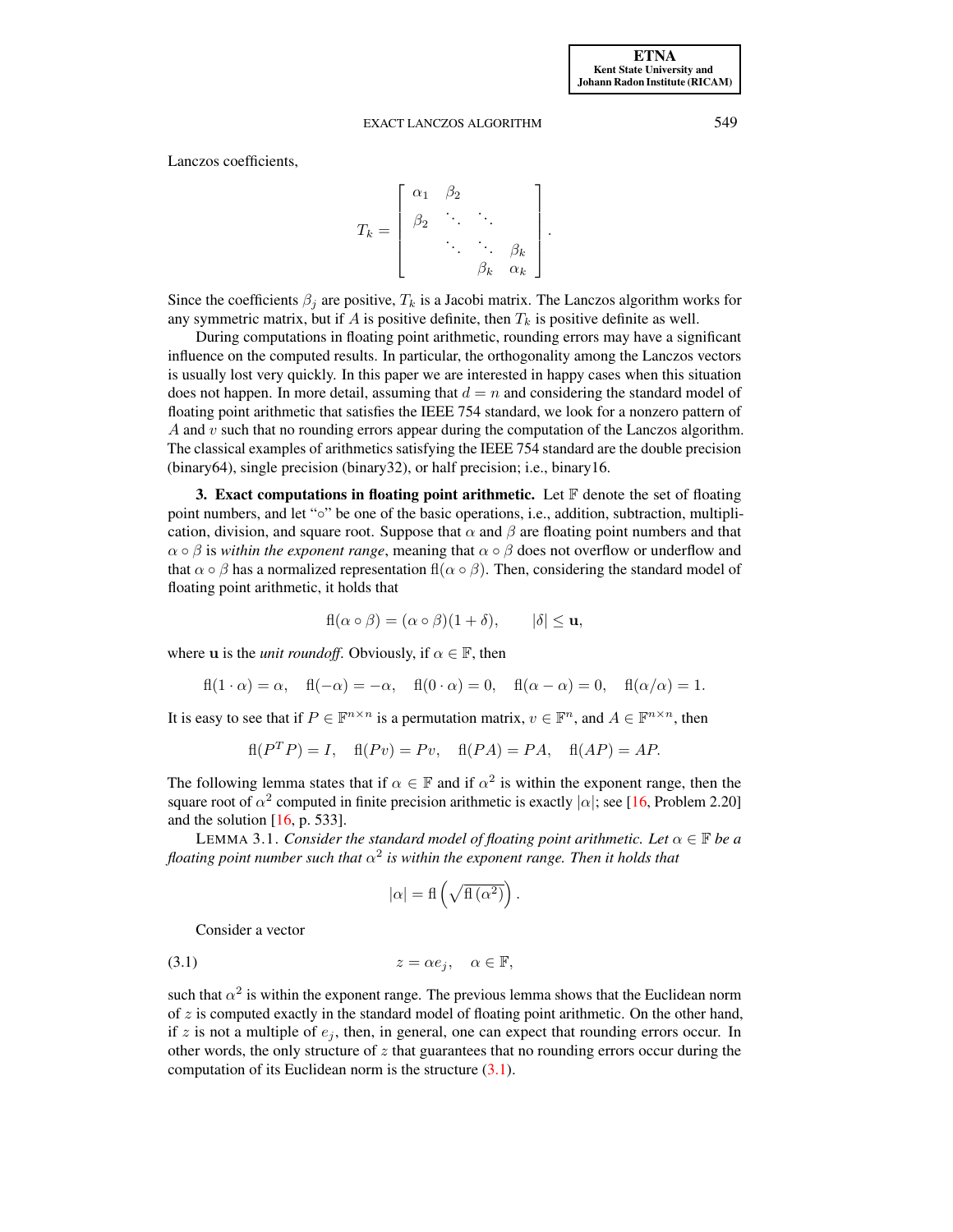<span id="page-3-0"></span>4. Lanczos algorithm in floating point arithmetic. On line 8 of Algorithm [1,](#page-1-1) the Euclidean norm of the vector  $z$  is computed. To guarantee that the Lanczos algorithm computes exactly for any matrix and any starting vector having a given structure, the Lanczos vectors must necessarily be equal to the columns of the identity matrix (up to the sign); see  $(3.1)$  and the discussion thereafter. In particular, since the normalized starting vector is the first Lanczos vector  $v_1$ , it must hold that  $v_1 = \pm e_j$  for some  $j = 1, \ldots, n$ . To simplify the notation, we define a *signed permutation matrix* as a permutation matrix with entries  $\pm 1$  instead of 1. In the following lemma we investigate the parametrization of all matrices  $A$  and vectors  $v$  with  $d = n$  such that the exact Algorithm [1](#page-1-1) produces Lanczos vectors having just one nonzero entry.

<span id="page-3-3"></span>LEMMA 4.[1](#page-1-1). Assuming exact arithmetic, Algorithm 1 applied to a symmetric  $A \in \mathbb{R}^{n \times n}$ and  $v \in \mathbb{R}^n$  such that  $d = n$  produces Lanczos vectors equal to plus or minus the columns of *the identity matrix if and only if*

$$
A = P T P^T, \qquad v = \tilde{\beta}_1 P e_1,
$$

with  $P \in \mathbb{R}^{n \times n}$  being a signed permutation matrix and  $T \in \mathbb{R}^{n \times n}$  being a tridiagonal matrix *of the form*

| $\widetilde{\alpha}_1$ | $\beta_2$ |           |                                            |  |
|------------------------|-----------|-----------|--------------------------------------------|--|
| $\beta_2$              |           |           |                                            |  |
|                        |           |           | $\mathfrak{s}_n$<br>$\widetilde{\alpha}_n$ |  |
|                        |           | $\beta_n$ |                                            |  |

*where*  $\widetilde{\beta}_i > 0$ ,  $j = 1, \ldots, n$  $j = 1, \ldots, n$  $j = 1, \ldots, n$ . *Moreover, the tridiagonal matrix*  $T_n$  *resulting from Algorithm 1 is equal to* T*.*

*Proof.* Suppose first that the Lanczos vectors are equal to plus or minus the columns of the identity matrix and that  $d = n$ , i.e., there is a signed permutation matrix P such that  $V_n = P$ . Since  $d = n$ , we obtain in the last iteration of the Lanczos algorithm  $AV_n = V_nT_n$  so that

$$
A = V_n T_n V_n^T = P T P^T
$$

<span id="page-3-2"></span><span id="page-3-1"></span>,

where we set  $T = T_n$ . Moreover,  $v_1 = Pe_1$ , and therefore the starting vector v has to have the form  $v = \tilde{\beta}_1 Pe_1$  for some  $\tilde{\beta}_1 > 0$ .

On the other hand, suppose that  $A = PTP^T$  and  $v = \beta_1 Pe_1$  for some signed permutation matrix P and  $\tilde{\beta}_1 > 0$ . Applying the Lanczos algorithm to A and v, we get

$$
(4.1) \t\t\t AVn = VnTn.
$$

The choice of v ensures that the first column  $v_1$  of  $V_n$  is equal to the first column  $p_1$  of  $P$ . Moreover, from the assumption on the structure of  $A$  it follows

$$
(4.2) \tAP = PT.
$$

Comparing [\(4.1\)](#page-3-1) and [\(4.2\)](#page-3-2) and using the fact that  $p_1 = v_1$ , P is orthogonal, and T is Jacobi with positive off-diagonal entries, we obtain  $T_n = T$  and  $V_n = P$ . Ц

In the following theorem we show that the structure of  $A$  and  $v$  introduced in Lemma [4.1](#page-3-3) is sufficient for the Lanczos algorithm to compute exactly in the standard floating point arithmetic.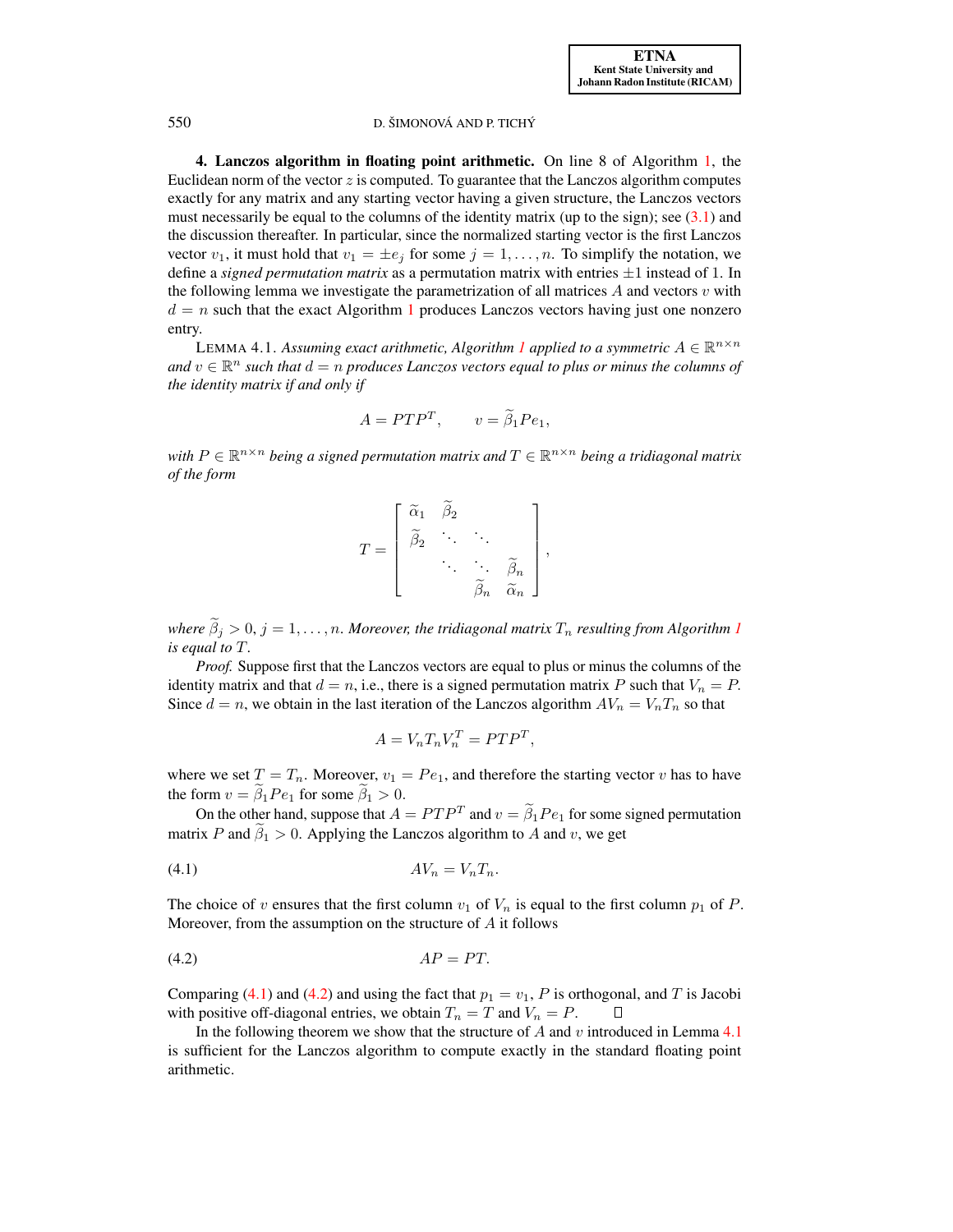<span id="page-4-0"></span>THEOREM 4.2. *Consider the standard model of floating point arithmetic. Let*

(4.3) 
$$
A = P T P^T \quad and \quad v = \tilde{\beta}_1 P e_1,
$$

where  $P \in \mathbb{F}^{n \times n}$  is a signed permutation matrix and  $T \in \mathbb{F}^{n \times n}$  is tridiagonal of the form



*with*  $\beta_j > 0$  *and*  $\beta_j^2$  *within the exponent range. Then Algorithm [1](#page-1-1) applied to A and v computes exactly, i.e., no rounding errors appear during the computations. As a consequence, it holds that*  $T_n = T$ *.* 

*Proof.* The proof is by induction. Let us denote the results of the computations in floating point arithmetic by a bar. We start on lines 2 and 3 of Algorithm [1.](#page-1-1) It is easy to verify that  $\bar{v} = \text{fl}(\tilde{\beta}_1 Pe_1) = v, \, \bar{v}_0 = 0 = v_0, \, \bar{\beta}_1 = \text{fl}(\|v\|) = \tilde{\beta}_1 = \beta_1, \, \text{and } \bar{v}_1 = \text{fl}(v/\beta_1) = v_1 \, \text{are}$ computed exactly.

Define the vector  $e_0 = 0$  and assume that for  $1 \le i \le n - 1$  the vectors  $v_j = Pe_j$ ,  $j = 0, \ldots, i$ , the coefficients  $\alpha_j = \tilde{\alpha}_j$ ,  $j = 1, \ldots, i - 1$ , and  $\beta_j = \tilde{\beta}_j$ ,  $j = 1, \ldots, i$ , are computed exactly. Using the results of Section [3,](#page-2-0) the induction hypothesis, and observing that  $\overline{w} = \text{fl}(\text{fl}(Av_i) - \text{fl}(\beta_i v_{i-1})) = \text{PH}(Te_i - \beta_i e_{i-1}),$  we obtain on line 5

$$
\bar{w} = P\mathbf{f} \left( \tilde{\beta}_i e_{i-1} + \tilde{\alpha}_i e_i + \tilde{\beta}_{i+1} e_{i+1} - \beta_i e_{i-1} \right) = P\left( \tilde{\alpha}_i e_i + \tilde{\beta}_{i+1} e_{i+1} \right) = w.
$$

Further, on line 6 we get

$$
\bar{\alpha}_i = \mathbf{f}(w^T v_i) = \tilde{\alpha}_i = \alpha_i
$$

and, using  $\mathbf{f}(\alpha_i v_i) = \alpha_i P e_i$ , on line 7

$$
\bar{z} = \text{fl}(w - \text{fl}(\alpha_i v_i)) = \text{PH}\left(\alpha_i e_i + \tilde{\beta}_{i+1} e_{i+1} - \alpha_i e_i\right) = \tilde{\beta}_{i+1} P e_{i+1} = z.
$$

Hence,  $z = \overline{z}$  on line 8 is of the form [\(3.1\)](#page-2-1), and

$$
\bar{\beta}_{i+1} = \text{fl}(\|z\|) = \tilde{\beta}_{i+1} = \beta_{i+1},
$$

yielding  $\bar{v}_{i+1} = \text{fl}(z/\beta_{i+1}) = Pe_{i+1} = v_{i+1}$  on line 10.  $\Box$ 

Note that the same results can be shown also for the classical Gram-Schmidt variant of Algorithm [1,](#page-1-1) where we first compute  $\alpha_k$  as  $\alpha_k = v_k^T A v_k$  and then evaluate

$$
z = Av_k - \alpha_k v_k - \beta_k v_{k-1}.
$$

The results of Theorem [4.2](#page-4-0) together with Lemma [4.1](#page-3-3) indicate that the only nonzero structure of  $A$  and  $v$  that guarantees exact computations of the Lanczos algorithm in floating point arithmetic is given by  $(4.3)$ . If A and v do not have the special structure  $(4.3)$ , then the Lanczos algorithm can still compute exactly, but only in very special cases where the particular input data are chosen such that no rounding errors appear.

Theorem [4.2](#page-4-0) and Lemma [4.1](#page-3-3) can be analogously formulated for A and v with  $d < n$ . In such case, instead of P and T we consider block diagonal matrices  $\tilde{P}$  and  $\tilde{T}$  of the form

$$
\widetilde{P} = \left[ \begin{array}{cc} P & 0 \\ 0 & R_1 \end{array} \right], \qquad \widetilde{T} = \left[ \begin{array}{cc} T & 0 \\ 0 & R_2 \end{array} \right],
$$

where P is a signed permutation matrix of size d, T is a d by d tridiagonal matrix defined as in Theorem [4.2](#page-4-0) and Lemma [4.1,](#page-3-3) and  $R_1, R_2$  are arbitrary square matrices of size  $n - d$ .

<span id="page-4-1"></span>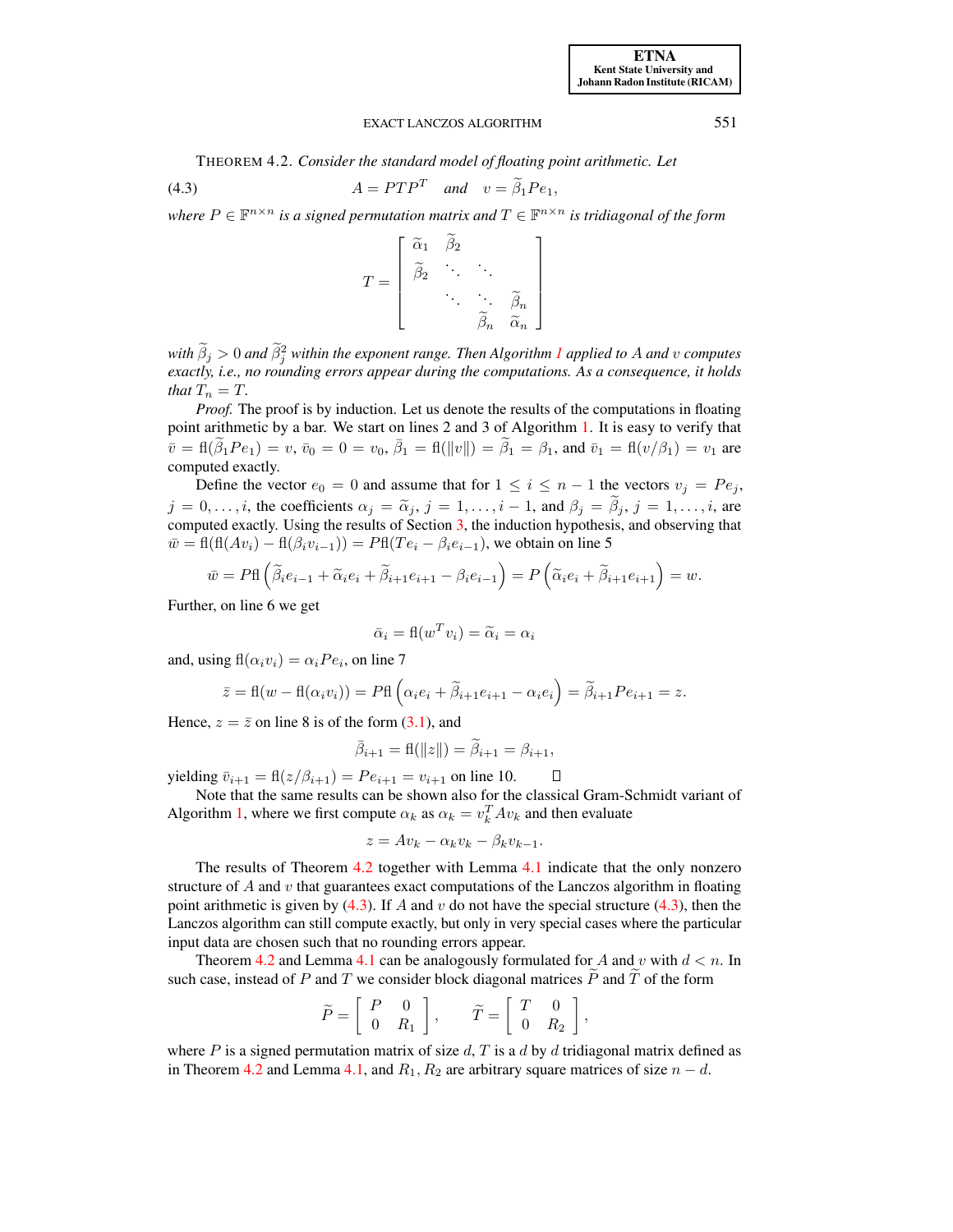<span id="page-5-0"></span>5. The conjugate gradient method. The results of the previous section motivate the question whether analogous results can be obtained also for the conjugate gradient method, which is closely related to the Lanczos algorithm.

Given a symmetric and positive definite (SPD) matrix  $A \in \mathbb{R}^{n \times n}$  and a right-hand side vector  $b \in \mathbb{R}^n$ , we wish to solve a system of linear algebraic equations

$$
Ax = b
$$

using the conjugate gradient method (CG). Consider first the classical Hestenes and Stiefel variant of CG (HS CG) formulated in Algorithm [2.](#page-5-1)

Algorithm 2 Conjugate gradients (HSCG).

<span id="page-5-1"></span>input  $A, b, x_0$  $r_0 = b - Ax_0$  $p_0 = r_0$ for  $k = 1, 2, \ldots$  until convergence do  $\gamma_{k-1} = \frac{r_{k-1}^T r_{k-1}}{n^T A n_k}$  $\frac{y_{k-1} - \overline{p_{k-1}^T A p_{k-1}}}{x_k = x_{k-1} + \gamma_{k-1} p_{k-1}}$  $r_k = r_{k-1} - \gamma_{k-1}Ap_{k-1}$  $\delta_k = \frac{r_k^T r_k}{r^T - r_k}$  $r_{k-1}^T r_{k-1}$  $p_k = r_k + \delta_k p_{k-1}$ end for

<span id="page-5-2"></span>It is well-known that the vectors and the coefficients generated by CG and the Lanczos algorithm are closely related. In particular, if Algorithm [1](#page-1-1) is started with A and  $v = r_0$ , then, in exact arithmetic,

(5.1) 
$$
v_{j+1} = (-1)^j \frac{r_j}{\|r_j\|}, \qquad j = 0, \dots, k.
$$

Let us recall that for A and v having the structure [\(4.3\)](#page-4-1), the Lanczos vectors  $v_{i+1}$  are computed without any roundoff error, i.e, they remain exactly orthogonal during finite precision computations. Based on the relation [\(5.1\)](#page-5-2) one could expect that the normalized CG residual vectors, computed by Algorithm [2](#page-5-1) started with the same input data, will also be close to orthogonal. We now perform a numerical experiment showing that the orthogonality among residuals can be lost in general if HS CG is applied to  $\hat{A}$  and  $\hat{b}$  having the structure [\(4.3\)](#page-4-1).

<span id="page-5-3"></span>We will construct a tridiagonal matrix with the eigenvalues equal to those of the Strakoš matrix [\[31\]](#page-20-7), namely,

(5.2) 
$$
\lambda_i = \lambda_1 + \frac{i-1}{n-1}(\lambda_n - \lambda_1)\rho^{n-i}, \quad i = 2, ..., n,
$$

and then apply HS CG to this tridiagonal matrix with the initial (right-hand side) vector  $e_1$ . We first define  $\Lambda$  to be the diagonal matrix having the eigenvalues [\(5.2\)](#page-5-3) on its diagonal and choose the starting vector  $v = [1, \dots, 1]^T$  so that v has equal components in the eigenvector basis. To get the corresponding tridiagonal matrix, we apply the Lanczos algorithm with double reorthogonalization to  $\Lambda$  and v. Note that double reorthogonalization is used to ensure that the computed results will closely approximate the results of exact computations. In the last Lanczos iteration we obtain the symmetric tridiagonal matrix  $\bar{T}_n$  having (almost) the same spectrum as  $\Lambda$ . In particular, we choose  $n = 24$ ,  $\lambda_1 = 10^{-3}$ ,  $\lambda_n = 1$ , and  $\rho = 0.7$ .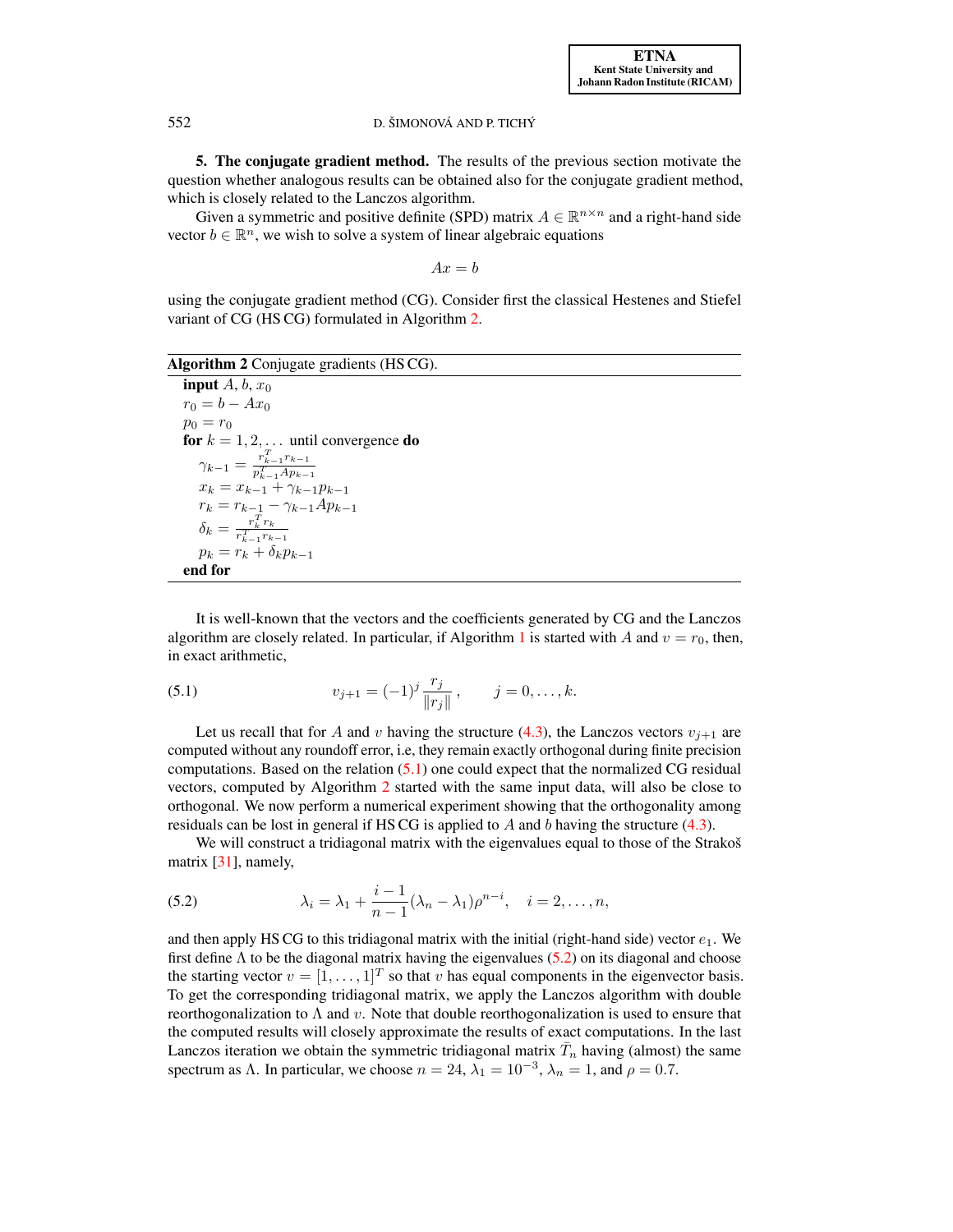Define  $x_0 \equiv 0$ ,  $A \equiv \overline{T}_n$ , and  $b \equiv e_1$  so that the input data A and b for the HSCG algorithm have the desired structure  $(4.3)$ . Theorem [4.2](#page-4-0) ensures that Algorithm [1](#page-1-1) applied to A and b computes exactly. However, Figure  $5.1$  demonstrates that this is no more true for Algorithm [2.](#page-5-1)

In Figure [5.1](#page-6-0) we plot the loss of orthogonality among the normalized residual vectors

$$
\widetilde{v}_{j+1} \equiv (-1)^j \frac{\bar{r}_j}{\|\bar{r}_j\|}, \qquad j = 0, \dots, k,
$$

computed by Algorithm [2.](#page-5-1) The loss of orthogonality is measured using the quantity

 $\left\|\widetilde{V}_k^T \widetilde{V}_k - I\right\|_F$ (shown in dotted line),

where  $\widetilde{V}_k = [\widetilde{v}_1, \ldots, \widetilde{v}_k]$ . We further plot the A-norm of the error (solid). We observe that the orthogonality is lost quickly and the convergence is substantially delayed. As a consequence, HS CG (Algorithm [2\)](#page-5-1) does not compute exactly, and rounding errors influence significantly the performance of the algorithm.



<span id="page-6-0"></span>FIG. 5.1. *The A-norm of the error and the loss of orthogonality measured by*  $\|\widetilde{V}_k^T \widetilde{V}_k - I\|_F$  *in Algorithm [2.](#page-5-1)* 

We did not find a nonzero structure of the input data  $A$  and  $b$  such that Algorithm [2](#page-5-1) computes (almost) exactly. Since the coefficients  $\gamma_{k-1}$  and  $\delta_k$  are ratios of two floating point numbers, it is very unlikely that such a structure exists. Nevertheless, for the input data having the structure  $(4.3)$ , we can use the knowledge about the exact computations of the Lanczos algorithm and the close relationship between both algorithms to develop an algorithmic version of CG that computes "almost exactly" in the sense that the computed approximations agree with their exact counterparts to several significant digits. The number of significant digits depends on u and  $\kappa(A)$ . The idea is simply to compute the exact Lanczos vectors and reconstruct the CG quantities from the Lanczos vectors. Sometimes, this variant of the CG method is denoted as the cgLanczos algorithm; see [\[27\]](#page-20-13).

By comparing the corresponding recurrences for computing the Lanczos vectors  $v_{i+1}$ (Algorithm [1\)](#page-1-1) and the CG residual vectors  $r_j$  (Algorithm [2\)](#page-5-1) and using [\(5.1\)](#page-5-2), one can find the following relationship among the Lanczos and CG coefficients:

<span id="page-6-1"></span>(5.3) 
$$
\beta_{k+1} = \frac{\sqrt{\delta_k}}{\gamma_{k-1}}, \quad \alpha_k = \frac{1}{\gamma_{k-1}} + \frac{\delta_{k-1}}{\gamma_{k-2}}, \quad \delta_0 = 0, \quad \gamma_{-1} = 1.
$$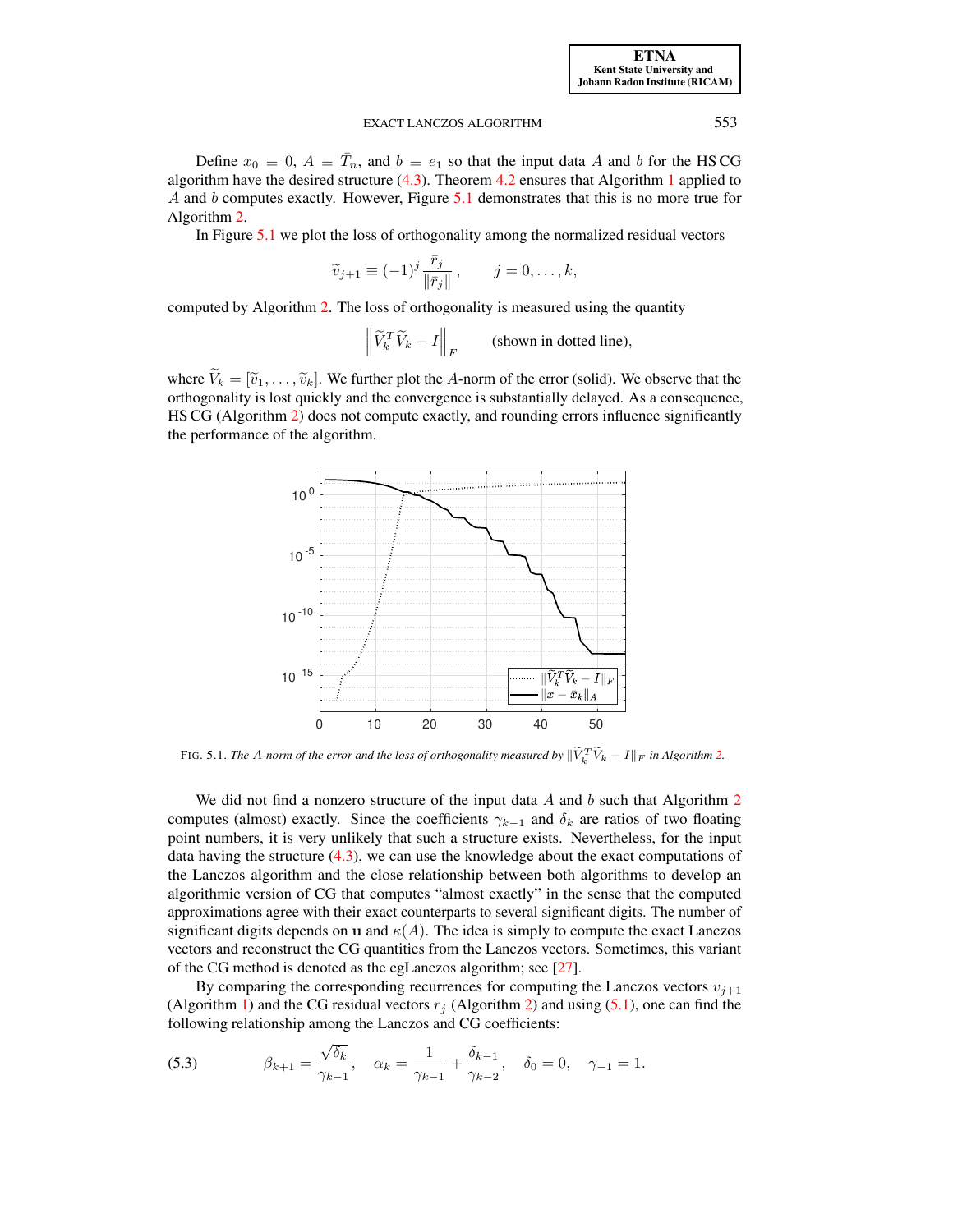Writing [\(5.3\)](#page-6-1) in matrix form we find that CG implicitly computes the  $LDL<sup>T</sup>$  factorization of  $T_k$ ,

$$
T_k=\left[\begin{array}{cccc}1 & & & \\ \ell_1 & \ddots & & \\ & \ddots & \ddots & \\ & & \ell_{k-1} & 1\end{array}\right]\left[\begin{array}{cccc}d_1 & & & \\ & \ddots & & \\ & & \ddots & \\ & & & d_k\end{array}\right]\left[\begin{array}{cccc}1 & \ell_1 & & \\ & \ddots & \ddots & \\ & & \ddots & \ell_{k-1} \\ & & & 1\end{array}\right],
$$

where

$$
\ell_j = \sqrt{\delta_j}, \quad j = 1, ..., k - 1, \text{ and } d_j = \gamma_{j-1}^{-1}, \quad j = 1, ..., k,
$$

<span id="page-7-0"></span>are easily expressible from the CG coefficients. Therefore, knowing  $T_k$ , we can compute its  $LDL<sup>T</sup>$  factorization to reconstruct the CG coefficients. The factorization can be computed using

(5.4) 
$$
d_1 = \alpha_1, \quad \ell_j = \frac{\beta_{j+1}}{d_j}, \quad d_{j+1} = \alpha_{j+1} - \beta_{j+1} \ell_j, \quad j = 1, ..., k-1;
$$

see, e.g., [\[7,](#page-19-1) p.25].

Suppose now that the Lanczos vectors and coefficients are known. Assuming for simplicity  $x_0 = 0$ , we would like to reconstruct the CG approximate solutions  $x_k$  from the Lanczos process. It is well-known that

$$
x_k = V_k y_k, \qquad T_k y_k = ||b|| e_1.
$$

In the special case of the input data having the structure [\(4.3\)](#page-4-1) one can assume that  $T_k \in \mathbb{F}^{k \times k}$ and  $||b|| \in \mathbb{F}$  are computed exactly using Algorithm [1.](#page-1-1) If we were able to compute the solution of the system  $T_k y_k = ||b||e_1$  exactly, then  $x_k = V_k y_k$  would be the exact CG approximation since the columns of  $V_k$  are just plus or minus the columns of the identity matrix. However, in general the system  $T_k y_k = ||b||e_1$  has to be solved numerically and only the computed solution  $\bar{y}_k$  is available.

Using [\[16,](#page-20-12) Theorem 9.14, p. 176], the numerical solution  $\bar{y}_k$  of the system with tridiagonal symmetric and positive definite  $T_k$  computed using the  $LDL<sup>T</sup>$  factorization of  $T_k$  is the exact solution of the perturbed problem

$$
(T_k + \Delta) \bar{y}_k = ||b||e_1, \qquad |\Delta| \le 5\mathbf{u}|T_k| = 5\mathbf{u}T_k.
$$

Therefore

$$
y_k = (I + T_k^{-1} \Delta) \bar{y}_k,
$$

so that

$$
x_k - \bar{x}_k = V_k(y_k - \bar{y}_k) = V_k T_k^{-1} \Delta \bar{y}_k.
$$

Assuming that  $5u\kappa(A) < 1$ , we get

$$
||T_k^{-1}\Delta|| \leq 5\mathbf{u}\kappa(T_k) \leq 5\mathbf{u}\kappa(A) < 1.
$$

Hence,  $I + T_k^{-1} \Delta$  is nonsingular and

$$
\|(I+T_k^{-1}\Delta)^{-1}\|\leq \frac{1}{1-\|T_k^{-1}\Delta\|}.
$$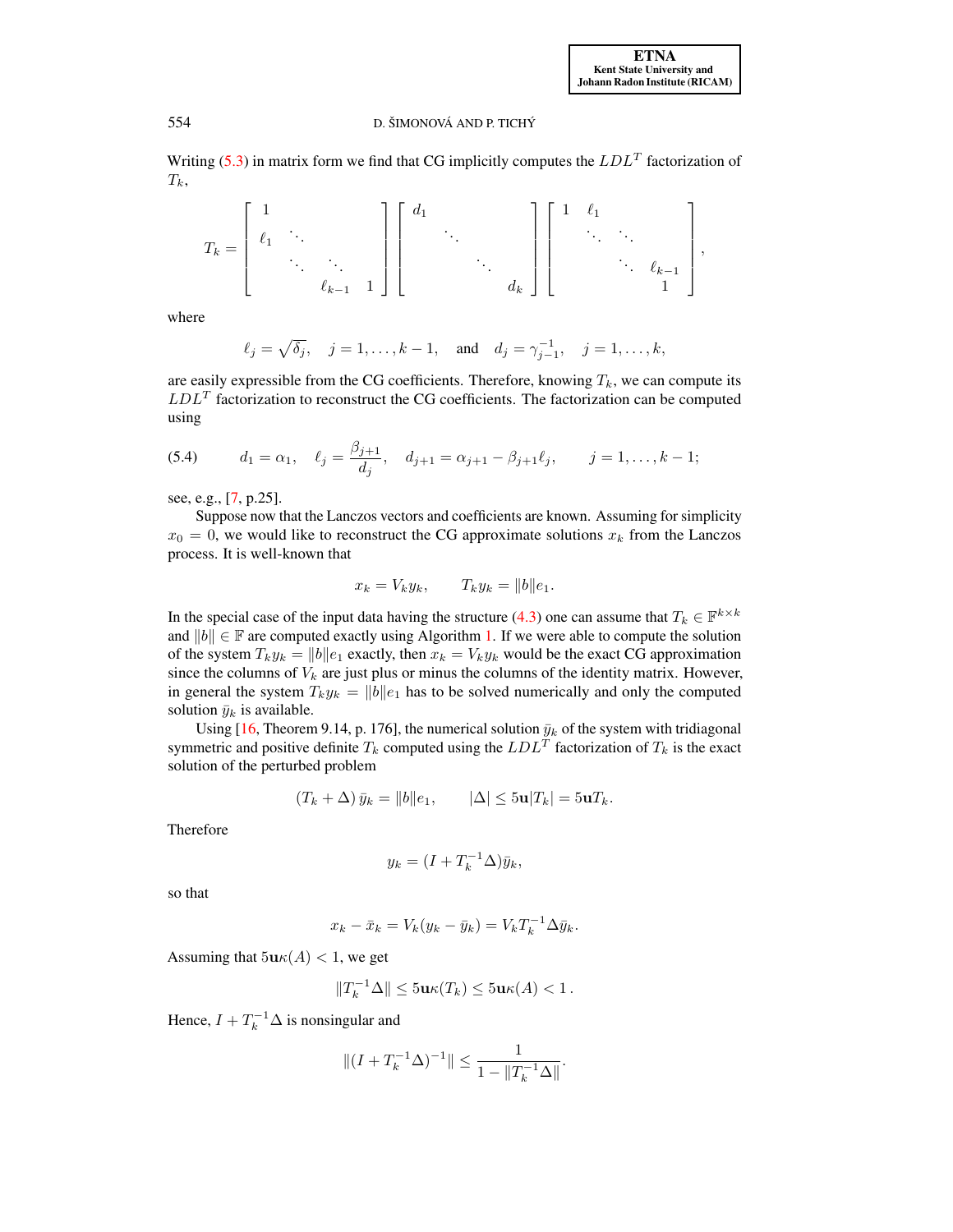Finally, using  $||x_k|| = ||V_ky_k|| = ||y_k||$  we obtain

$$
\frac{\|x_k - \bar{x}_k\|}{\|x_k\|} = \frac{\|T_k^{-1} \Delta \bar{y}_k\|}{\|y_k\|} = \frac{\|T_k^{-1} \Delta (I + T_k^{-1} \Delta)^{-1} y_k\|}{\|y_k\|}
$$

$$
\leq \frac{5 \mathbf{u} \kappa (T_k)}{1 - 5 \mathbf{u} \kappa (T_k)} \leq \frac{5 \mathbf{u} \kappa (A)}{1 - 5 \mathbf{u} \kappa (A)}.
$$

The results are summarized in the following theorem.

<span id="page-8-2"></span>THEOREM 5.1. *Let a symmetric and positive definite matrix* A *and a vector* b *have the structure* [\(4.3\)](#page-4-1). Suppose that  $V_k$  and  $T_k$  are computed using the Lanczos algorithm *(Algorithm [1\)](#page-1-1) applied to A and b and that the system*  $T_k y_k = ||b||e_1$  *is solved numerically* using the  $LDL<sup>T</sup>$  factorization giving the computed solution  $\bar{y}_k$ *. Let*  $x_0 = 0$ *. Then, under the assumption*  $5\mathbf{u}\kappa(A) < 1$ , the computed CG approximate solution  $\bar{x}_k = V_k\bar{y}_k$ ,  $k > 0$ , satisfies

(5.5) 
$$
\frac{\|x_k - \bar{x}_k\|}{\|x_k\|} \le \frac{5\mathbf{u}\kappa(A)}{1 - 5\mathbf{u}\kappa(A)},
$$

*where*  $x_k$  *is the exact CG approximation.* 

The above results demonstrate that if the data has the structure  $(4.3)$ , then the CG approximate solutions that agree with their exact counterparts to several significant digits can be computed without reorthogonalization. Naturally, the above-mentioned version of CG is not too efficient since it requires storing the Lanczos vectors  $V_k$  and the matrix  $T_k$ . Below we derive a more efficient version of CG that preserves the above idea: first compute the Lanczos vectors and coefficients and then reconstruct the CG related quantities. Using

<span id="page-8-0"></span>
$$
||r_k|| = \sqrt{\delta_k \delta_{k-1} \dots \delta_1} ||r_0|| = \ell_1 \dots \ell_k ||r_0||,
$$

we obtain

(5.6) 
$$
r_k = (-1)^k ||r_k|| v_{k+1} = (-1)^k ||r_0|| \ell_1 \dots \ell_k v_{k+1},
$$

(5.7) 
$$
p_k = r_k + \delta_k p_{k-1} = r_k + \ell_k^2 p_{k-1},
$$

(5.8) 
$$
x_k = x_{k-1} + \gamma_{k-1} p_{k-1} = x_{k-1} + \frac{p_{k-1}}{d_k}.
$$

The final cgLanczos algorithm is given by Algorithm [3.](#page-9-0) For simplicity we choose  $x_0 = 0$  so that  $r_0 = b$ . Note that the cgLanczos algorithm follows in a straightforward way from the results of [\[27,](#page-20-13) Section 4].

Algorithm [3](#page-9-0) has three parts marked out by brackets. First, the Lanczos vectors and coefficients are computed as in Algorithm [1.](#page-1-1) In the second part the algorithm computes the  $LDL<sup>T</sup>$  factorization via [\(5.4\)](#page-7-0), and the last part computes the CG vectors  $p_j$ ,  $r_j$ , and  $x_j$ using  $(5.6)$ – $(5.8)$ . We can see immediately that if we apply Algorithm [3](#page-9-0) to A and b having the structure  $(4.3)$ , then the residual vectors are exactly orthogonal during finite precision computations as in the case of Algorithm [1.](#page-1-1) The computed coefficients  $\ell_j$  and  $\bar{d}_j$  are almost exact in the sense

$$
T_k + \Delta = \bar{L}_k \bar{D}_k \bar{L}_k^T, \qquad |\Delta| \le 5 \mathbf{u} T_k
$$

(see [\[16,](#page-20-12) p. 174]), where  $\bar{L}_k$  and  $\bar{D}_k$  are the computed factors of the  $LDL^T$  factorization of  $T_k$ . Therefore, one can expect that the CG approximate solution  $\bar{x}_k$  computed using Algorithm [3](#page-9-0) will satisfy the relation  $(5.5)$ .

<span id="page-8-1"></span>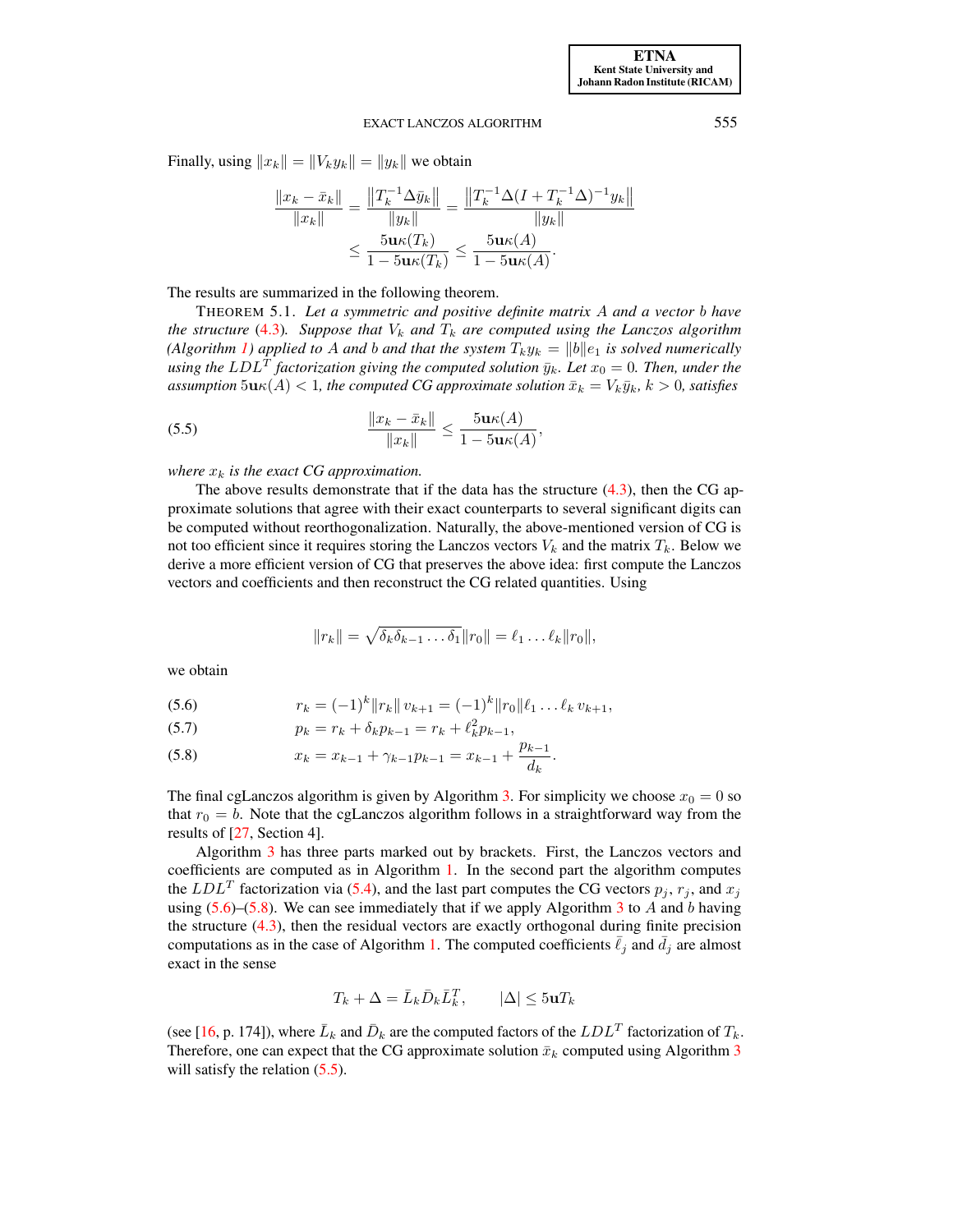Algorithm 3 Conjugate gradients (cgLanczos).

<span id="page-9-0"></span>input  $A, b$  $\beta_1 = 0, v_0 = 0, \ell_0 = 0, x_0 = 0$  $r_0 = b, p_0 = r_0$  $\rho_0 = \|b\|$  $v_1 = b/\rho_0$ **for**  $k = 1, 2, ...$  **do**  $w = Av_k - \beta_k v_{k-1}$  $\alpha_k = w^T v_k$  $w = w - \alpha_k v_k$  $\mathcal{L}$  $\overline{\mathcal{L}}$  $\int$  $T_k$  and  $V_k$  $\beta_{k+1} = ||w||$  $v_{k+1} = w/\beta_{k+1}$  $d_k = \alpha_k - \beta_k \ell_{k-1}$  $\ell_k = \frac{\beta_{k+1}}{d_k}$  $\mu_k = \ell_k^d$ <br>  $\rho_k = \ell_k^d \rho_{k-1}$  $\left\{\n\begin{array}{l}\nT_k = L_k D_k L_k^T\n\end{array}\n\right.$  $x_k = x_{k-1} + \frac{p_{k-1}}{d_k}$  $\begin{cases} x_k - x_{k-1} & d_k \\ r_k = (-1)^k \rho_k v_{k+1} \end{cases}$ vectors  $x_k$ ,  $r_k$ , and  $p_k$  $p_k = r_k + \ell_k^2 p_{k-1}$ end for

For numerical demonstration we consider the same problem as at the beginning of this section, i.e., we consider A and b having the structure  $(4.3)$  that has been obtained from the Lanczos algorithm with double reorthogonalization applied to  $\Lambda$  and v. However, instead of HS CG (Algorithm [2\)](#page-5-1) we apply the cgLanczos algorithm (Algorithm [3\)](#page-9-0) to solve the system  $Ax = b$  with  $x_0 = 0$ . It is clear that the residuals must be exactly orthogonal. Hence, we measure the quality of results computed by Algorithm [3](#page-9-0) using the A-orthogonality of the reconstructed direction vectors, the A-norm of the error, and also the relative distance between the exact and the computed CG approximations.



<span id="page-9-1"></span>FIG. 5.2. *The* A*-norm of the error, the relative error, and the loss of* A*-orthogonality among direction vectors in Algorithm [3.](#page-9-0)*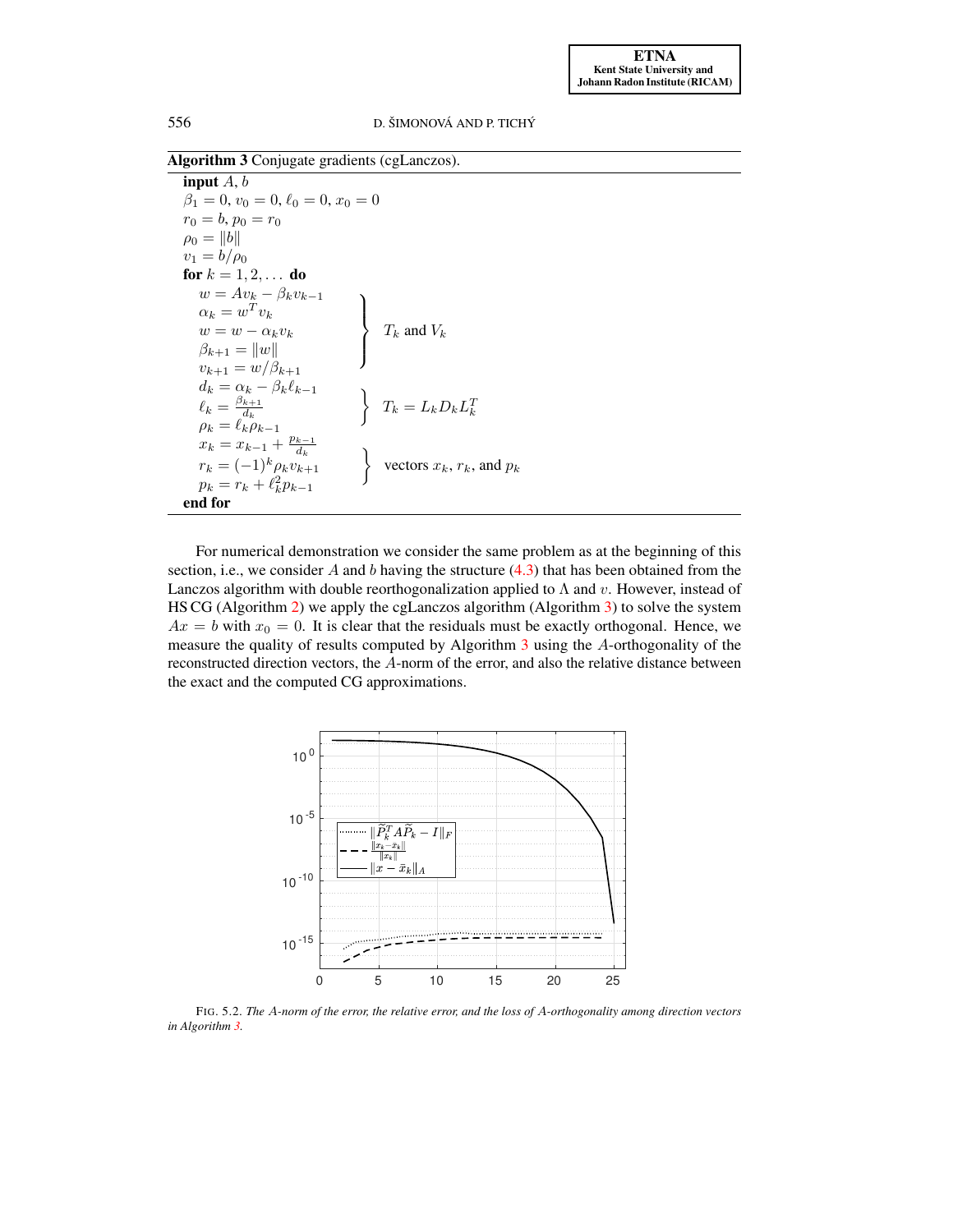In Figure [5.2](#page-9-1) we display the  $A$ -norm of the error (solid) and the loss of  $A$ -orthogonality (dotted) among the normalized direction vectors

$$
\widetilde{p}_k = \frac{\bar{p}_k}{\|\bar{p}_k\|_A}
$$

computed with Algorithm [3.](#page-9-0) The loss of A-orthogonality is measured by the Frobenius norm of the matrix  $\overline{P}_k^T A \overline{P}_k - I$ , where  $\overline{P}_k = [\widetilde{p}_0, \dots, \widetilde{p}_{k-1}]$ . As expected, the loss of A-orthogonality is close to the machine precision layel. Moreover we also plot the quantity is close to the machine precision level. Moreover, we also plot the quantity

$$
\frac{\|x_k - \bar{x}_k\|}{\|x_k\|}
$$

(dashed), where  $\bar{x}_k$  were computed in double precision using Algorithm [3](#page-9-0) and the exact approximations  $x_k$  were computed using Algorithm [3](#page-9-0) in extended precision arithmetic with 128 valid digits; specifically using Matlab's vpa arithmetic. As expected and predicted by Theorem [5.1,](#page-8-2) the relative error is close to the machine precision level. Note that  $\kappa(A) = 10^3$ .

Comparing Figures [5.1](#page-6-0) and [5.2,](#page-9-1) we observe that the finite precision behaviour of HS CG (Algorithm [2\)](#page-5-1) and cgLanczos (Algorithm [3\)](#page-9-0) applied to A and b having the structure  $(4.3)$ differ significantly. For HS CG, orthogonality is lost, and convergence is delayed while for cgLanczos orthogonality is preserved, and the algorithm converges in at most  $n$  iterations.



<span id="page-10-0"></span>FIG. 5.3. *The* A*-norm of the error computed using HS CG (Algorithm [2\)](#page-5-1), cgLanczos (Algorithm [3\)](#page-9-0), and ST CG.*

Note that for a general  $A$  and  $b$ , both algorithms usually exhibit very similar numerical behavior and it seems that there is no significant advantage of using cgLanczos over HS CG in practical computations. Consider for example the matrix bcsstk03 of order  $n = 112$  from the SuiteSparse matrix collection  $\lceil 3 \rceil$  and choose a unit norm vector b such that it has equal components in the eigenvector basis. In Figure [5.3](#page-10-0) we display the A-norm of the error for three CG implementations: HS CG (solid), the three-term (Stiefel) CG implementation [\[2,](#page-19-3) Algorithm 2.1] denoted as ST CG (dash-dotted), and the cgLanczos algorithm (dashed). For all implementations we observe a significant delay of convergence. Comparing the delay, HS CG seems to be the best choice, and cgLanczos performs better than ST CG. Concerning the maximum attainable accuracy, HS CG is again the winner. Here ST CG reaches a better level of accuracy than cgLanczos. In our other numerical experiments the differences in numerical behavior of the considered CG implementations were much less visible. In summary, it seems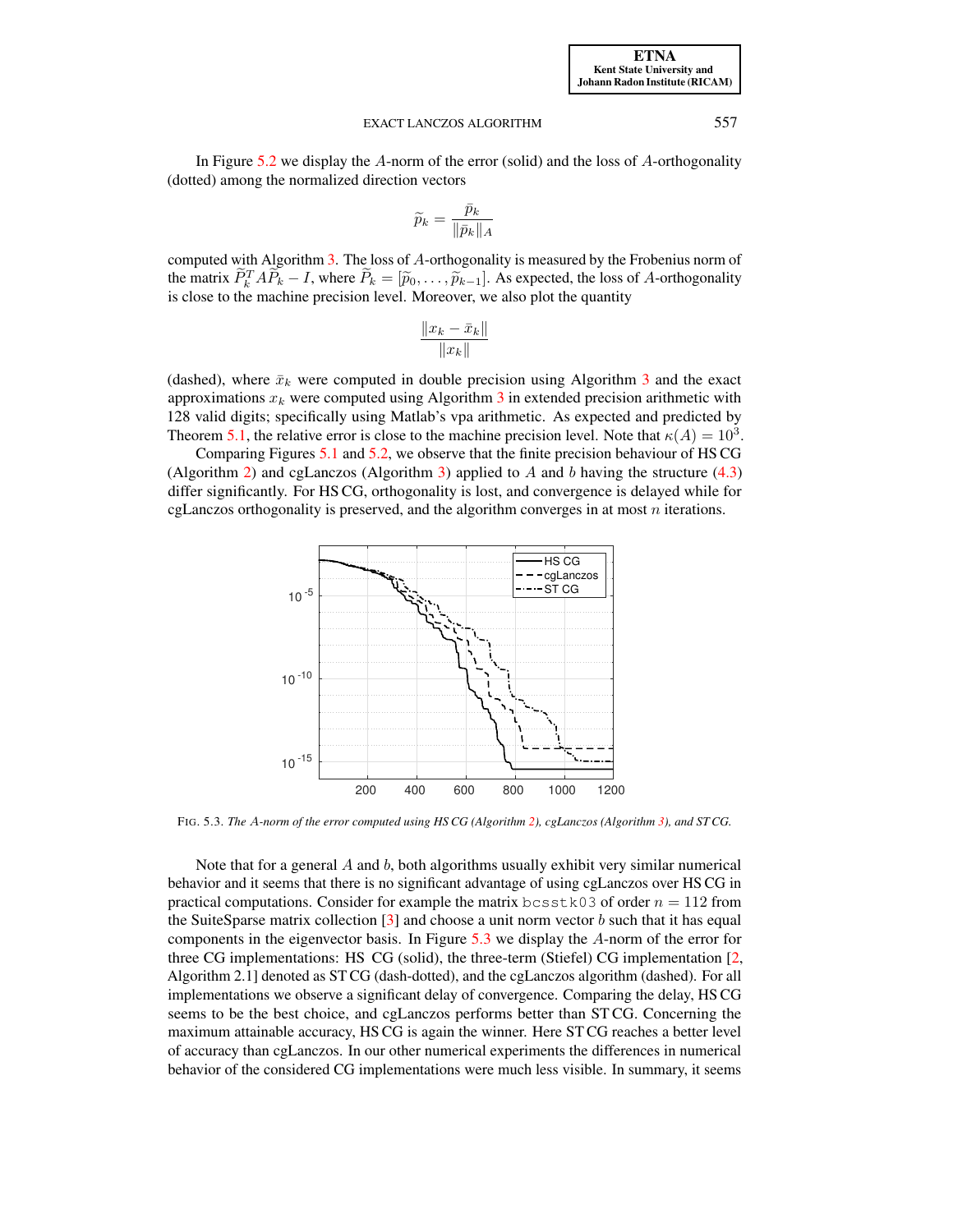that a significant difference between the behavior of HS CG and cgLanczos in finite precision arithmetic is restricted only to the very special case of  $A$  and  $b$  having the structure [\(4.3\)](#page-4-1).

<span id="page-11-0"></span>**6. Other algorithms.** In Section [4](#page-3-0) we parametrized matrices A and starting vectors  $v$ that guarantee exact computations of the Lanczos algorithm. In this section we demonstrate that the ideas of Section [4](#page-3-0) can be generalized to other algorithms for computing bases of Krylov subspaces. In particular, if A is not symmetric, we can use the Arnoldi algorithm  $[1]$  for computing the orthonormal basis or the nonsymmetric Lanczos algorithm [\[18\]](#page-20-1) for computing the bi-orthogonal basis. When working with Krylov subspaces generated by symmetric matrices  $A^T A$  or  $A A^T$ , one can consider the Golub-Kahan bidiagonalization [\[6\]](#page-19-5). The ideas can be further generalized to block Krylov subspace methods like the block-Lanczos [\[8\]](#page-19-6) or block-Arnoldi algorithms. We will show that there exists a nonzero structure of the input data that guarantees exact computations of the above-mentioned algorithms. For each algorithm we define the index  $d$  that corresponds to the maximal dimension of the corresponding subspaces and formulate the final results for  $d = n$ . Nevertheless, all results can be generalized to the case  $d < n$  similarly as for the Lanczos algorithm; see Section [4.](#page-3-0)

<span id="page-11-2"></span>6.1. Arnoldi algorithm. A natural generalization of the Lanczos algorithm for nonsym-metric matrices is the Arnoldi algorithm; see [\[1\]](#page-19-4). Given a square matrix  $A \in \mathbb{R}^{n \times n}$  and assuming  $k < d = d(A, v)$ , the Arnoldi algorithm (Algorithm [4\)](#page-11-1) computes an orthonormal basis  $v_1, \ldots, v_{k+1}$  of the Krylov subspace  $\mathcal{K}_{k+1}(A, v)$ . The computed vectors and coefficients

<span id="page-11-1"></span>

| <b>Algorithm 4</b> Arnoldi algorithm. |
|---------------------------------------|
| input $A, v$                          |
| $v_1 = v /   v  $                     |
| for $j = 1, \ldots, k$ do             |
| $w = Av_i$                            |
| for $i = 1, \ldots, j$ do             |
| $h_{i,j} = v_i^T w$                   |
| $w=w-h_{i,j}v_i$                      |
| end for                               |
| $h_{j+1,j} =   w  $                   |
| $v_{j+1} = \frac{w}{h_{j+1,j}}$       |
| end for                               |

satisfy

$$
AV_k = V_k H_k + h_{k+1,k} v_{k+1} e_k^T,
$$

where  $V_k = [v_1, \ldots, v_k]$  and

$$
H_k = \left[ \begin{array}{cccc} h_{1,1} & \dots & \dots & h_{1,k} \\ h_{2,1} & \ddots & & \vdots \\ & \ddots & \ddots & \vdots \\ & & h_{k,k-1} & h_{k,k} \end{array} \right]
$$

is upper Hessenberg with  $h_{j+1,j} > 0$ , for  $j = 1, ..., k - 1$ . Note that if A is symmetric, then  $H_k$  is symmetric and tridiagonal, and Algorithm [4](#page-11-1) is equivalent to Algorithm [1.](#page-1-1)

Theorem [4.2](#page-4-0) for the Lanczos algorithm can now be generalized in a straightforward way to the Arnoldi algorithm. We state the corresponding theorem without a proof.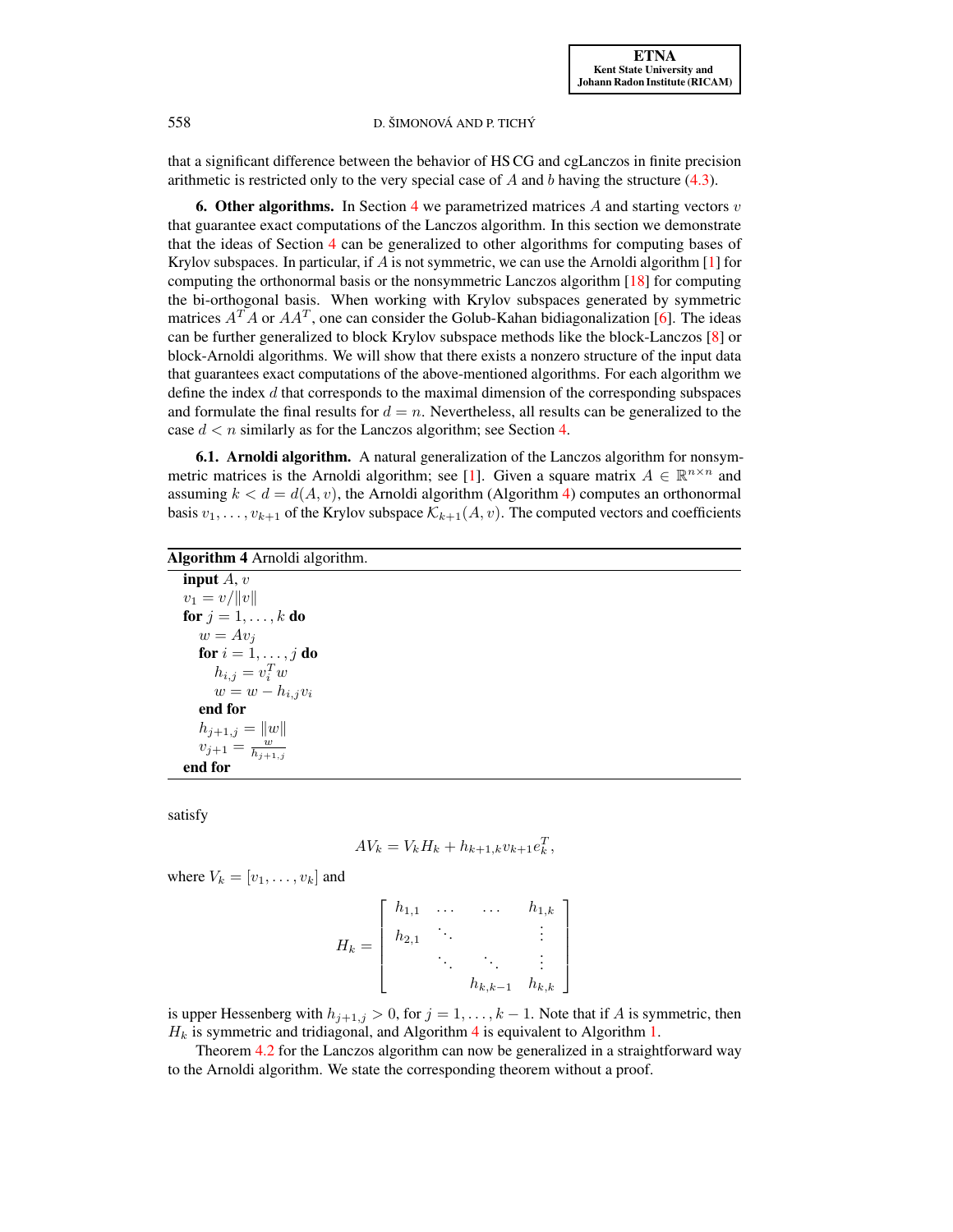<span id="page-12-1"></span>THEOREM 6.1. *Consider the standard model of floating point arithmetic. Let*

$$
A = PHP^T, \qquad v = \tilde{h}_{1,0}Pe_1,
$$

where  $P \in \mathbb{F}^{n \times n}$  is a signed permutation matrix and

$$
H = \begin{bmatrix} \widetilde{h}_{1,1} & \cdots & \cdots & \widetilde{h}_{1,n} \\ \widetilde{h}_{2,1} & \ddots & & \vdots \\ & \ddots & \ddots & \vdots \\ & & \widetilde{h}_{n,n-1} & \widetilde{h}_{n,n} \end{bmatrix}
$$

 $with \ h_{j+1,j} > 0$  and  $\tilde{h}_{j+1,j}^2$  within the exponent range,  $j = 0, \ldots, n-1$ . Then Algorithm [4](#page-11-1) applied to A and v computes exactly. As a consequence, it holds that  $H_n = H$ .

<span id="page-12-2"></span>**6.2.** Nonsymmetric Lanczos algorithm. Given  $A \in \mathbb{R}^{n \times n}$  and  $v, w \in \mathbb{R}^n$  such that  $w^T v \neq 0$ , we denote

$$
d = \min(d(A, v), d(AT, w)).
$$

Assuming  $k < d$  and  $\beta_{i+1} \neq 0$ ,  $i = 1, ..., k$ , the nonsymmetric Lanczos algorithm [\[18\]](#page-20-1) (Algorithm [5\)](#page-12-0) computes two sets  $v_1, \ldots, v_{k+1}$  and  $w_1, \ldots, w_{k+1}$  of bi-orthogonal vectors.

Algorithm 5 nonsymmetric Lanczos algorithm.

<span id="page-12-0"></span>input  $A, v, w$  $v_0 = w_0 = 0, \gamma_1 = ||v||, v_1 = v/\gamma_1$  $\beta_1 = w^T v_1, w_1 = w/\beta_1$ for  $i = 1, \ldots, k$  do  $\alpha_i = w_i^T A v_i$  $v = Av_i - \alpha_i v_i - \beta_i v_{i-1}$  $\gamma_{i+1} = ||v||$  $v_{i+1} = v/\gamma_{i+1}$  $w = A^T w_i - \alpha_i w_i - \gamma_i w_{i-1}$  $\beta_{i+1} = v_{i+1}^T w$  $w_{i+1} = w/\beta_{i+1}$ end for

The vectors and coefficients generated by Algorithm [5](#page-12-0) satisfy

$$
AV_k = V_k T_k + \gamma_{k+1} v_{k+1} e_k^T,
$$
  
\n
$$
A^T W_k = W_k T_k^T + \beta_{k+1} w_{k+1} e_k^T,
$$
  
\n
$$
W_k^T V_k = I,
$$

where  $V_k = [v_1, \ldots, v_k] \in \mathbb{R}^{n \times k}$ ,  $W_k = [w_1, \ldots, w_k] \in \mathbb{R}^{n \times k}$ , and

$$
T_k = \left[ \begin{array}{cccc} \alpha_1 & \beta_2 & & \\ \gamma_2 & \ddots & \ddots & \ddots & \\ \ddots & \ddots & \ddots & \beta_k & \\ \gamma_k & \alpha_k & \alpha_k \end{array} \right].
$$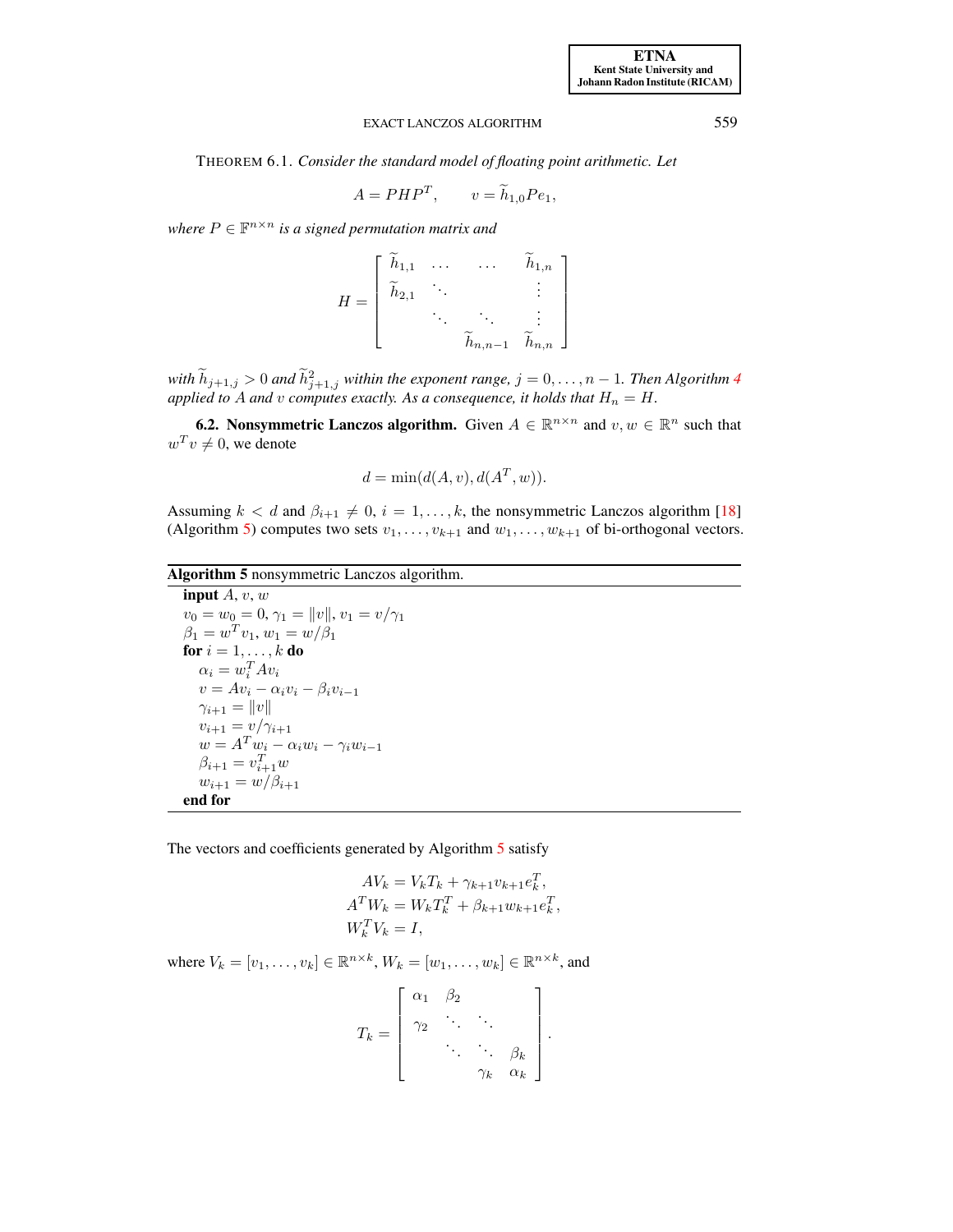[ETNA](http://etna.ricam.oeaw.ac.at) [Kent State University and](http://www.kent.edu) [Johann Radon Institute \(RICAM\)](http://www.ricam.oeaw.ac.at)

# 560 D. ŠIMONOVÁ AND P. TICHÝ

The nonsymmetric Lanczos algorithm is based on two three-term recurrences similar to the recurrence from the Lanczos algorithm. Using the same technique as for the Lanczos algorithm, we obtain an analogy of Theorem [4.2](#page-4-0) that we present without a proof.

THEOREM 6.2. *Consider the standard model of floating point arithmetic. Let*

$$
A = PTP^T, \quad v = \tilde{\gamma}_1 Pe_1, \quad w = \tilde{\beta}_1 Pe_1,
$$

where  $P \in \mathbb{F}^{n \times n}$  is a signed permutation matrix and  $T \in \mathbb{F}^{n \times n}$  is tridiagonal of the form

$$
T = \begin{bmatrix} \widetilde{\alpha}_1 & \widetilde{\beta}_2 & & \\ \widetilde{\gamma}_2 & \ddots & \ddots & \\ & \ddots & \ddots & \widetilde{\beta}_n \\ & & \widetilde{\gamma}_n & \widetilde{\alpha}_n \end{bmatrix}
$$

with  $\beta_j \neq 0$ ,  $\widetilde{\gamma}_j > 0$ , and  $\widetilde{\gamma}_j^2$  within the exponent range, for  $j = 1, \ldots, n$ . Then Algorithm [5](#page-12-0)<sup>*s*</sup> and *s* and *s* computes exactly. As a consequence, it holds that  $T = T$ *applied to A, v, and w computes exactly. As a consequence, it holds that*  $T_n = T$ .

**6.3. Golub-Kahan bidiagonalization.** Let  $A \in \mathbb{R}^{n \times m}$ ,  $v \in \mathbb{R}^n$ , and denote

$$
d = \min(d(AA^T, v), d(A^T A, A^T v)).
$$

Assuming  $k < d$ , the Golub-Kahan bidiagonalization [\[6\]](#page-19-5) (Algorithm [6\)](#page-13-0) generates two sets of orthonormal vectors  $s_1, \ldots, s_{k+1}$  and  $w_1, \ldots, w_k$ . The coefficients  $\gamma_i$  and  $\delta_{i+1}$  that appear in Algorithm [6](#page-13-0) are normalization coefficients.

# Algorithm 6 Golub-Kahan bidiagonalization.

<span id="page-13-0"></span>input  $A, v$  $w_0 = 0$  $\delta_1s_1=v$ for  $i=1,\ldots,k$  do  $\gamma_i w_i = A^T s_i - \delta_i w_{i-1}$  $\delta_{i+1}s_{i+1} = Aw_i - \gamma_i s_i$ end for

Denoting  $S_k = [s_1, \ldots, s_k] \in \mathbb{R}^{n \times k}$  and  $W_k = [w_1, \ldots, w_k] \in \mathbb{R}^{m \times k}$ , the vectors and coefficients generated by Algorithm [6](#page-13-0) satisfy

$$
AT Sk = Wk LkT,AWk = Sk Lk + sk+1 \deltak+1 ekT,
$$

where

$$
L_k = \left[ \begin{array}{ccc} \gamma_1 & & \\ \delta_2 & \gamma_2 & \\ & \ddots & \ddots \\ & & \delta_k & \gamma_k \end{array} \right].
$$

Under the assumption  $k < d$ , the coefficients  $\gamma_i$  as well as  $\delta_i$ ,  $i = 1, \dots, k$ , are positive.

It is well known that the Golub-Kahan bidiagonalization is closely related to the Lanczos algorithm. In more detail, the orthonormal columns of  $S_k$  can be seen as the Lanczos vectors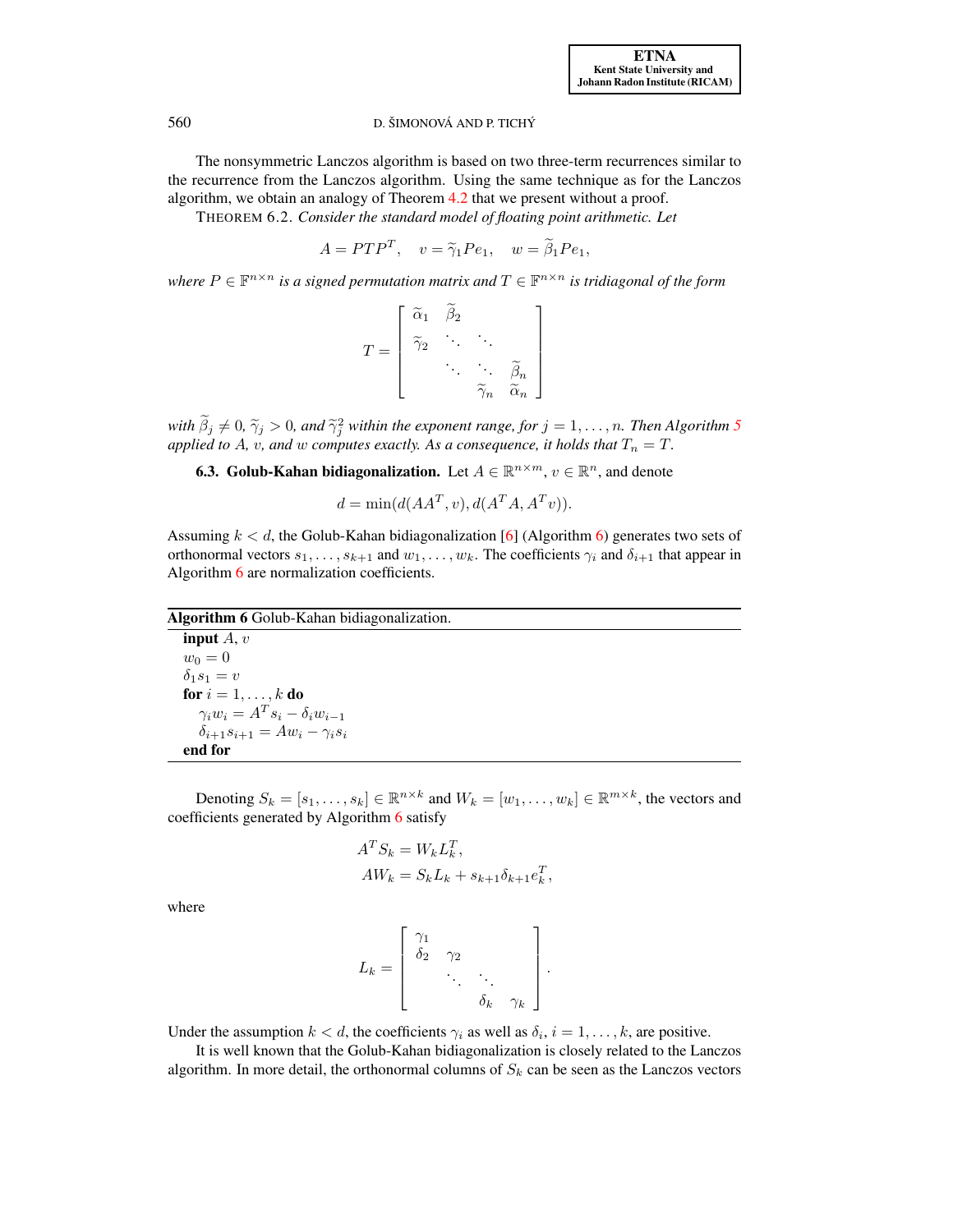[ETNA](http://etna.ricam.oeaw.ac.at) [Kent State University and](http://www.kent.edu) [Johann Radon Institute \(RICAM\)](http://www.ricam.oeaw.ac.at)

### EXACT LANCZOS ALGORITHM 561

generated by  $AA<sup>T</sup>$  with the starting vector v. Similarly,  $W<sub>k</sub>$  contains the Lanczos vectors generated by  $A^T A$  and  $A^T v$ . Therefore, it is not surprising that the results of Section [4](#page-3-0) for the Lanczos algorithm can be analogously formulated also for the Golub-Kahan bidiagonalization. We present here (without a proof) an analogy of Theorem [4.2](#page-4-0) formulated for  $A \in \mathbb{F}^{n \times n}$ .

THEOREM 6.3. *Consider the standard model of floating point arithmetic. Let*

$$
A = PLP^T, \qquad v = \tilde{\delta}_1 Pe_1,
$$

where  $P \in \mathbb{F}^{n \times n}$  is a signed permutation matrix and  $L \in \mathbb{F}^{n \times n}$  is bidiagonal of the form

$$
L = \begin{bmatrix} \widetilde{\gamma}_1 \\ \widetilde{\delta}_2 & \widetilde{\gamma}_2 \\ \vdots & \vdots \\ \vdots & \vdots \\ \widetilde{\delta}_n & \widetilde{\gamma}_n \end{bmatrix},
$$

with  $\widetilde{\gamma}_j$ ,  $\widetilde{\delta}_j > 0$  and  $\widetilde{\gamma}_j^2$ ,  $\widetilde{\delta}_j^2$  within the exponent range, for  $j = 1, \ldots, n$ . Then Algorithm [6](#page-13-0)<sup>*a*</sup> and *x* computes exactly. As a consequence, it holds that  $I = I$ *applied to* A *and*  $v$  *computes exactly. As a consequence, it holds that*  $L_n = L$ *.* 

<span id="page-14-1"></span>6.4. Block Lanczos algorithm. The Lanczos algorithm has also an analogy for block matrices known as the block-Lanczos algorithm; see [\[8\]](#page-19-6). Given a block symmetric matrix  $A \in \mathbb{R}^{n \times n}$  with p by p blocks, i.e.,  $n = mp$  for some  $m \in \mathbb{N}$ , and a block vector  $U_1 \in \mathbb{R}^{n \times p}$ , we can define a sequence of block Krylov subspaces

$$
\mathcal{K}_k(A, U_1) = \text{colspan}\{U_1, AU_1, \dots, A^{k-1}U_1\}
$$

and denote the maximal achievable dimension of these nested subspaces as  $d = d(A, U_1)$ .

Let I denote the p by p identity matrix, and let 0 denote the p by p zero matrix. Let  $d = \mathcal{K}_m(A, U_1) = n$  and  $U_1$  have orthonormal columns. Assuming  $k < m$ , the block Lanczos algorithm (Algorithm [7\)](#page-14-0) generates an orthonormal sequence of block vectors  $U_i \in \mathbb{R}^{n \times p}$ , i.e.,

Algorithm 7 block Lanczos algorithm.

<span id="page-14-0"></span>**input**  $A \in \mathbb{R}^{n \times n}$ ,  $U_1 \in \mathbb{R}^{n \times p}$  such that  $U_1^T U_1 = I$  $U_0 = U_1, B_1 = 0$  $M_1 = U_1^T A U_1$ for  $i=1,\ldots,k$  do  $R_{i+1} = AU_i - U_i M_i - U_{i-1} B_i^T$ <br>  $R_{i+1} = U_{i+1} B_{i+1}$  (QR factorization of  $R_{i+1}$ )  $M_{i+1} = U_{i+1}^T A U_{i+1}$ end for

 $U_i^T U_j = \delta_{i,j} I$  ( $\delta_{i,j}$  denotes the Kronecker delta) satisfying the relation

$$
A[U_1,\ldots,U_k] = [U_1,\ldots,U_k]T_k + R_{k+1}[0,\ldots,0,I],
$$

where

$$
T_k = \left[ \begin{array}{cccc} M_1 & B_2^T & & \\ B_2 & \ddots & \ddots & \\ & \ddots & \ddots & B_k^T \\ & & B_k & M_k \end{array} \right]
$$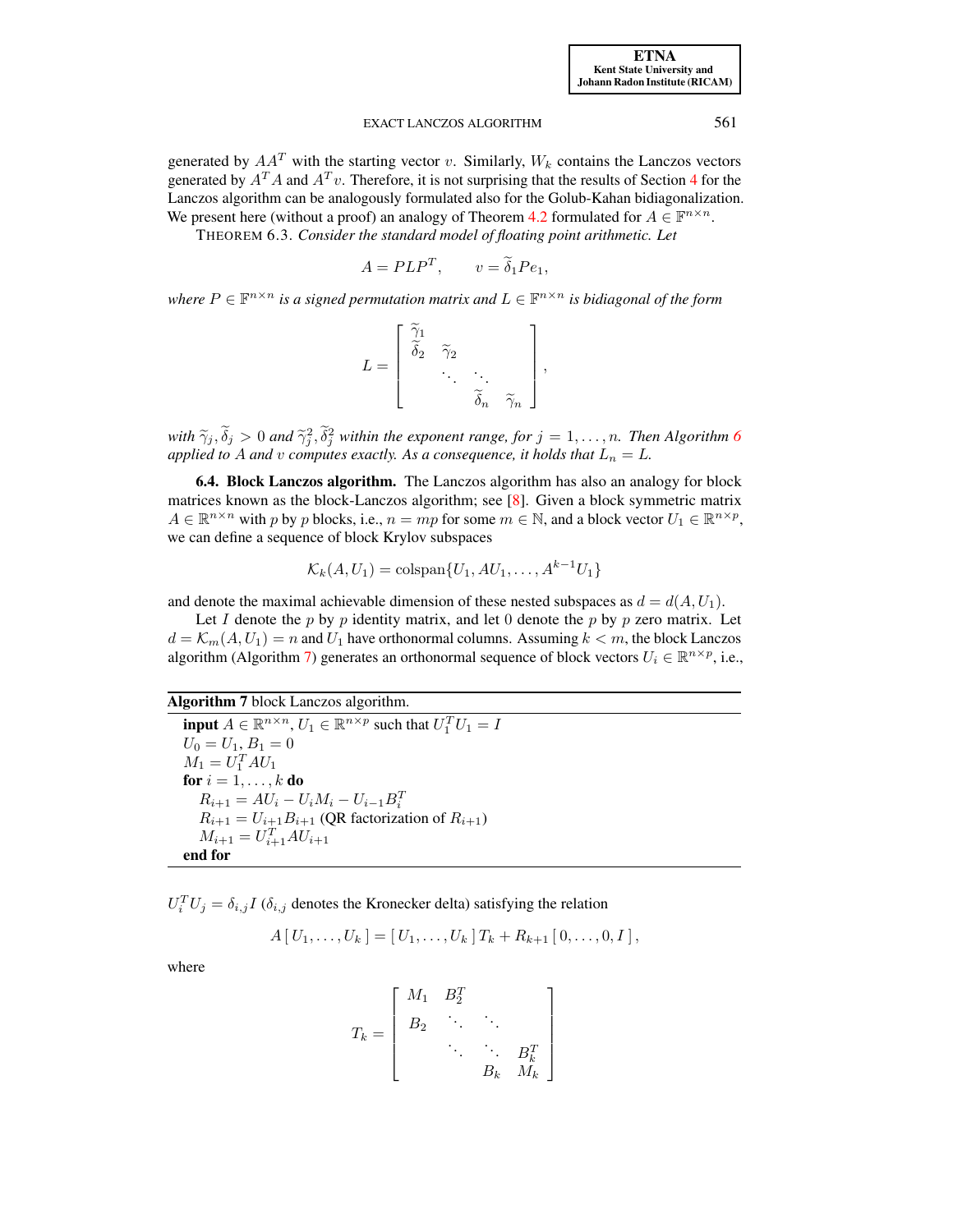is a block tridiagonal matrix. The blocks  $M_j \in \mathbb{R}^{p \times p}$ ,  $j = 1, \ldots, k$ , are symmetric matrices and  $B_{j+1} \in \mathbb{R}^{p \times p}$ ,  $j = 1, ..., k - 1$ , are upper triangular matrices.

Further, we define a *signed block permutation* matrix as a square block matrix with only one nonzero block in each block row and block column, where the nonzero blocks are sign permutation matrices. We now present an analogy of Theorem [4.2.](#page-4-0)

THEOREM 6.4. *Consider the standard model of floating point arithmetic. Let*  $n = mp$ *for*  $n, m, p \in \mathbb{N}$ *, and let* 

$$
A = P T P^T, \quad U_1 = P [I, 0, \dots, 0]^T,
$$

where  $P \in \mathbb{F}^{n \times n}$  is a signed block permutation matrix with blocks of size  $p$ ,  $I, 0 \in \mathbb{F}^{p \times p}$ , and  $T \in \mathbb{F}^{n \times n}$  is a block tridiagonal matrix of the form

$$
T = \begin{bmatrix} \widetilde{M}_1 & \widetilde{B}_2^T & & \\ \widetilde{B}_2 & \ddots & \ddots & \\ & \ddots & \ddots & \widetilde{B}_m^T \\ & & \widetilde{B}_m & \widetilde{M}_m \end{bmatrix},
$$

*where*  $\widetilde{M}_i \in \mathbb{F}^{p \times p}$  are symmetric and  $\widetilde{B}_{i+1} \in \mathbb{F}^{p \times p}$  are upper triangular with positive entries *on the diagonal. Assume that the QR factorization in Algorithm [7](#page-14-0) is computed using the classical or modified Gram-Schmidt algorithm without any underflow or overflow. Then Algorithm* [7](#page-14-0) applied to A and  $U_1$  computes exactly. As a consequence, it holds that  $T_m = T$ .

6.5. Linear solvers. In the previous sections we discussed algorithms for computing bases of the corresponding subspaces. We have shown that if the input data have the prescribed nonzero structure, then the basis (block) vectors as well as the projected matrices (defined through the coefficients that appear in the algorithms) are computed exactly.

The general idea of linear solvers is to look for an approximate solution  $x_k$  as a linear combination of the basis vectors. The coefficients of the linear combination are defined to be the solution of the projected problem. If the algorithm for computing the basis is exact, then the projected problem is given exactly. To obtain  $x_k$ , we have to solve the (exact) projected problem numerically. Hence,  $\bar{x}_k$  is influenced only by rounding errors arising when solving the projected problem. Note that projected problems are solved using direct methods like Cholesky or QR factorizations whose numerical behavior is well understood; see, e.g., [\[16\]](#page-20-12). Illconditioned matrices may raise numerical difficulties when solving projected problems, which leads to inaccurate solutions. In summary, one can expect that the computed approximate solution  $\bar{x}_k$  is close to  $x_k$  if the projected problem is solved accurately.

To demonstrate the above general ideas, consider for example the Arnoldi algorithm (see Section [6.1\)](#page-11-2) applied to A and v having the structure described by Theorem [6.1.](#page-12-1) For simplicity assume that  $||v|| = 1$ . Then  $V_k$  as well as

$$
H_{k+1,k} \equiv \left[ \begin{array}{c} H_k \\ h_{k+1,k} e^T \end{array} \right]
$$

are computed exactly. Starting with  $x_0 = 0$ , the GMRES method [\[29\]](#page-20-14) constructs approximations  $x_k$  to the solution of  $Ax = v$  of the form

$$
x_k = V_k y_k
$$
,  $y_k = \arg \min_{y} ||H_{k+1,k}y - e_1||$ ,

where the least-squares problem is solved numerically using the QR factorization. Denote the computed coordinate vector by  $\bar{y}_k$ . Then the computed approximate solution  $\bar{x}_k$  satisfies

$$
||x_k - \bar{x}_k|| = ||V_k y_k - V_k \bar{y}_k|| = ||y_k - \bar{y}_k||.
$$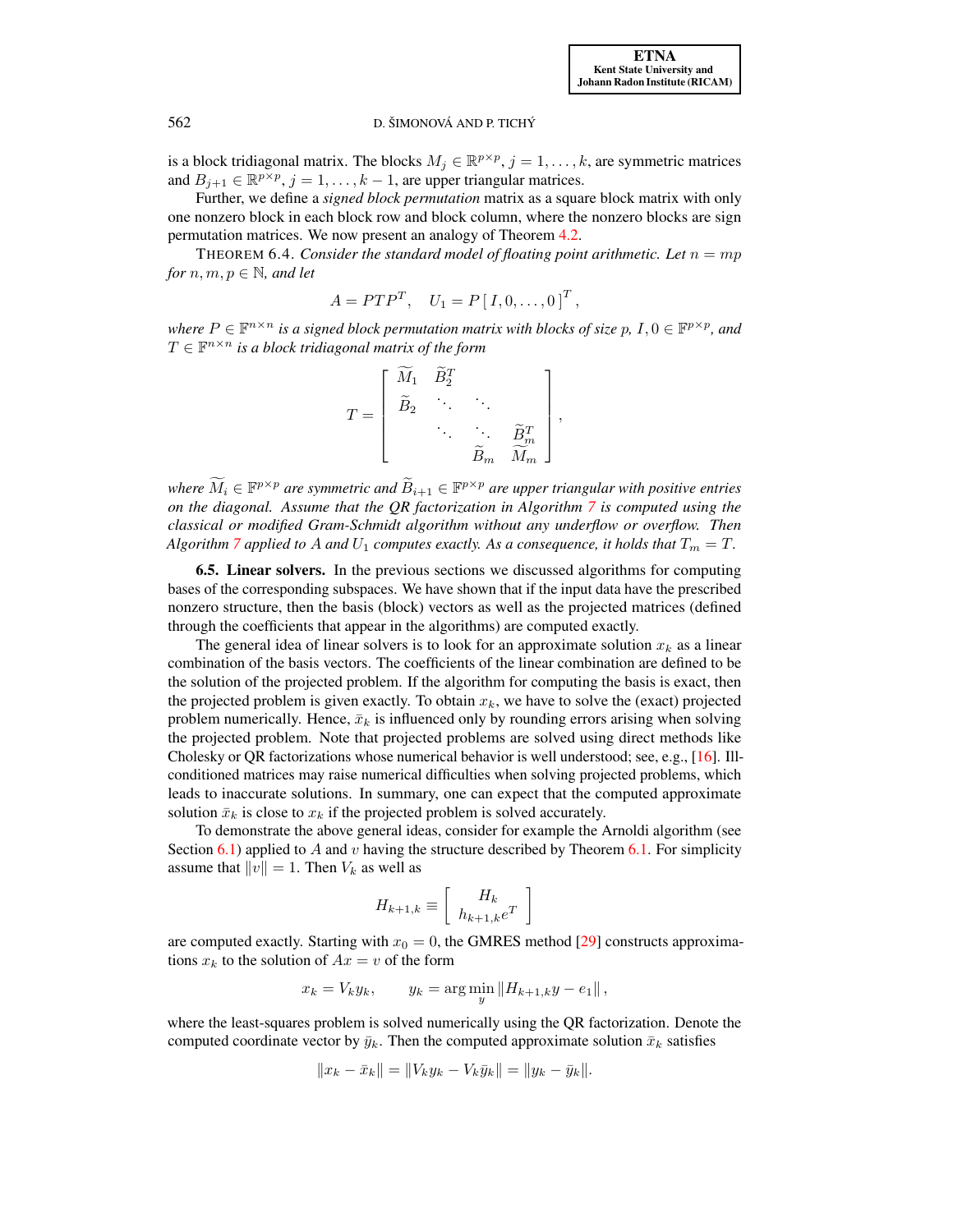Similar consideration can be made for other linear solvers that are based on algorithms discussed in Sections [6.2](#page-12-2)[–6.4.](#page-14-1)

<span id="page-16-0"></span>7. Discussion of the results. In this section we discuss our results related to the Lanczos algorithm from Sections [4](#page-3-0) and [5.](#page-5-0) Analogous considerations can be made also for other methods discussed in Section [6.](#page-11-0)

<span id="page-16-1"></span>7.1. Various representatives of the original problem. Let  $M, N \in \mathbb{R}^{n \times n}$  be symmetric matrices, and let  $r, s \in \mathbb{R}^n$ . We define an *equivalence relation* in the following way. We say that the problem represented by  $(M, r)$  is equivalent to the problem  $(N, s)$ , if there is an orthogonal matrix  $Q \in \mathbb{R}^{n \times n}$  such that  $N = Q^T M Q$  and  $s = Q^T r$ . Having defined the equivalence relation, one may split the set of all couples (M, r) into *equivalence classes*.

In the case of the Lanczos algorithm, the original problem is represented by a symmetric matrix A and a unit norm starting vector  $v_1$ , so that all equivalent problems are of the form  $(Q^T A Q, Q^T v_1)$ . The equivalence of problems can also be seen via the distribution function  $\omega(\lambda)$  that corresponds to the original data. Let  $U\Lambda U^T$  be the spectral decomposition of A, where  $U = [u_1, \dots, u_n]$  is orthogonal and  $\Lambda = diag(\lambda_1, \dots, \lambda_n)$ . Assume for simplicity that the eigenvalues  $\lambda_i$  of A are distinct and increasingly ordered. For  $i = 1, \dots, n$ , denote

$$
\omega_i \equiv (v_1^T u_i)^2 \quad \text{so that} \quad \sum_{i=1}^n \omega_i = 1.
$$

The distribution function  $\omega(\lambda)$  that corresponds to A and  $v_1$  is defined using

$$
\omega(\lambda) \equiv \begin{cases}\n0 & \text{for} \quad \lambda < \lambda_1, \\
\sum_{j=1}^i \omega_j & \text{for} \quad \lambda_i \leq \lambda < \lambda_{i+1}, \quad 1 \leq i \leq n-1, \\
1 & \text{for} \quad \lambda_n \leq \lambda;\n\end{cases}
$$

see Figure [7.1.](#page-16-1)



FIG. 7.1. *The distribution function*  $\omega(\lambda)$ .

If two problems share the same distribution function, then there exists an orthogonal matrix Q that transforms one problem into the other, i.e., the problems are equivalent. All problems with the same distribution function form an equivalence class, and  $(A, v_1)$  can be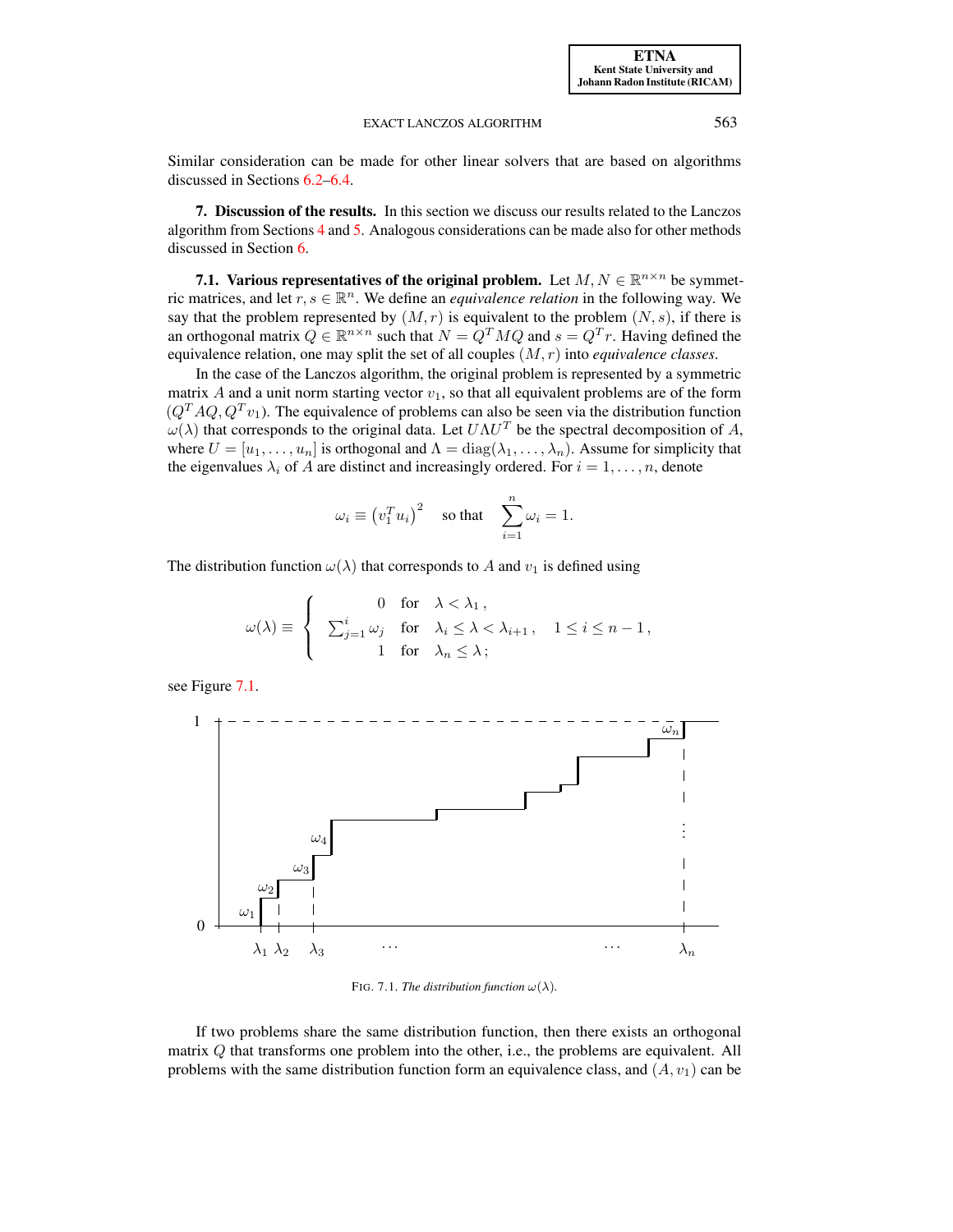seen as a representative of this equivalence class. Another representative is  $(\Lambda, w)$ , where

$$
w \equiv \begin{bmatrix} \omega_1^{1/2}, & \dots, & \omega_n^{1/2} \end{bmatrix}^T,
$$

or  $(\Lambda, \tilde{w})$ , where  $\tilde{w} \equiv U^T v_1$ . Finally, assuming for simplicity that  $\omega_i \neq 0$ , for  $i = 1, \ldots, n$ , it holds that  $d = n$ , and  $(T_n, e_1)$  resulting from the exact Lanczos algorithm applied to A and  $v_1$ stands for yet another representative; see Figure [7.2.](#page-17-0) Therefore, any theoretical behaviour of the Lanczos algorithm (represented by the generated tridiagonal matrices  $T_k$ ) can be observed for the initial data having the structure  $(4.3)$ . In other words, concentrating on test problems having the structure [\(4.3\)](#page-4-1) is not restrictive and covers any theoretical behaviour of the Lanczos algorithm.



<span id="page-17-0"></span>FIG. 7.2. *Various representatives of*  $\omega(\lambda)$ .

The representative  $(\Lambda, w)$  provides directly the key information about the distribution function. On the other hand,  $(T_n, e_1)$  is the only representative that guarantees that the Lanczos algorithm (or the corresponding Stieltjes process, see, e.g., [\[10,](#page-19-7) [22\]](#page-20-15)) will not be affected by rounding errors; see Theorem [4.2.](#page-4-0)

Assuming  $d = n$  and having one of the representatives, one can ask how to compute the other representatives in a *numerically reliable way*. Starting from  $(A, v_1)$ , we can find  $(T_n, e_1)$  using the Lanczos (or Arnoldi) algorithm with double reorthogonalization [\[5,](#page-19-8) [13\]](#page-20-6). If the double reorthogonalization is not used, then the rounding errors can strongly influence the computations, and the computed  $\bar{T}_n$  can be completely different from the exact  $T_n$ . Instead of double reorthogonalization, one can alternatively use Householder reflections to transform  $(A, v_1)$  to  $(\tilde{T}, \tilde{v}_1)$ , where  $\tilde{T}$  is tridiagonal, and then Givens rotations to transform  $\tilde{v}_1$  to  $e_1$ while preserving the tridiagonal structure of the transformed matrix using the chasing the bulge strategy. In general, to compute the representative  $(T_n, e_1)$  in a numerically reliable way, one has to store a dense matrix, and the cost of computations is then  $\mathcal{O}(n^3)$  flops.

Concerning the other two representatives, there exist numerically reliable transformations between  $(T_n, e_1)$  and  $(\Lambda, w)$  with the cost of  $\mathcal{O}(n^2)$  flops and low memory requirements. In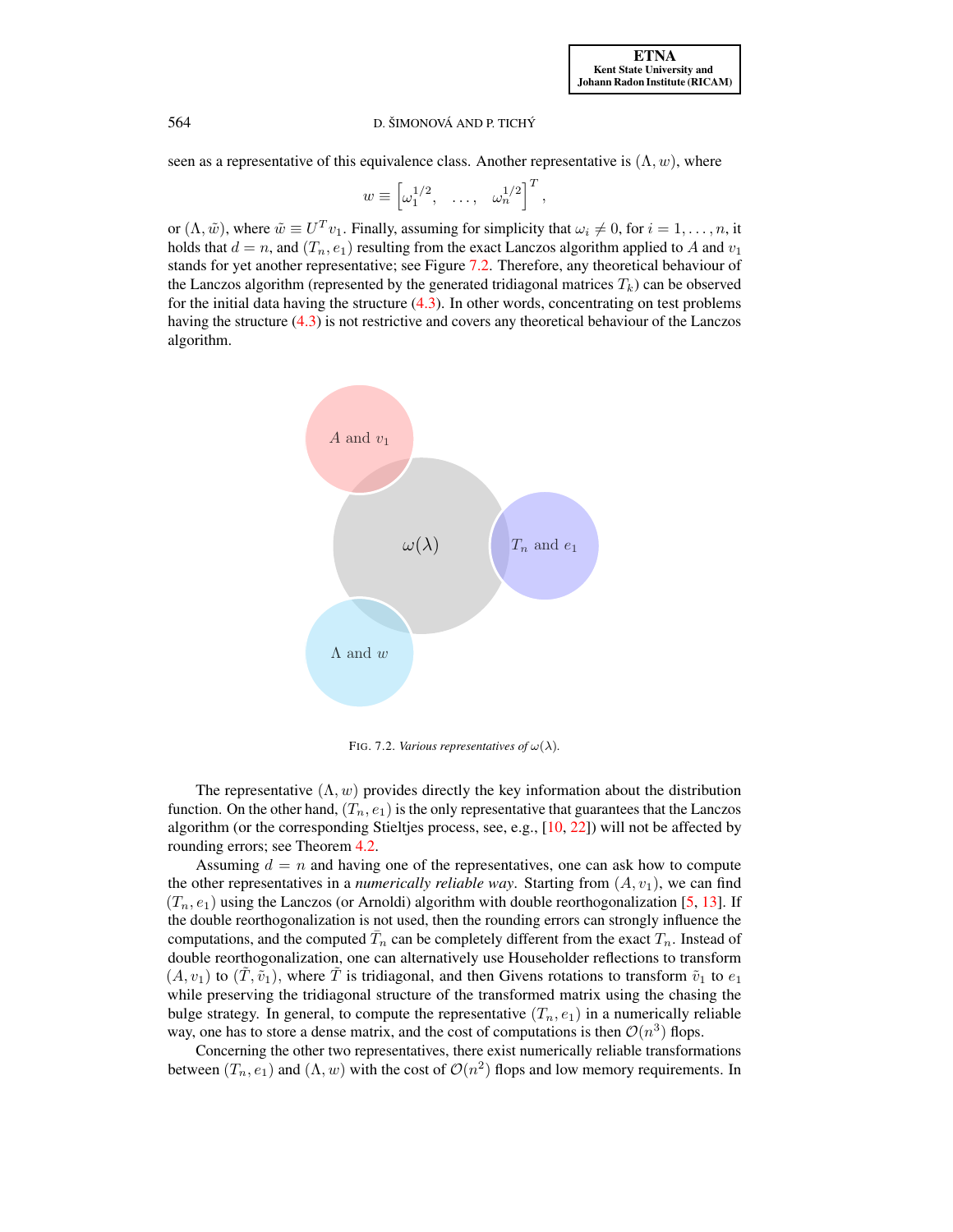more detail, starting from  $(T_n, e_1)$ , one can use the Golub-Welsh algorithm [\[9\]](#page-19-9) to compute  $(\Lambda, w)$ . In the opposite way, having  $(\Lambda, w)$ , the rkpw algorithm of Gragg and Harrod [\[10\]](#page-19-7) or the pftoqd algorithm of Laurie [\[19\]](#page-20-16) are capable to compute  $(T_n, e_1)$  reliably.

7.2. Any theoretical behavior is observable also numerically. To investigate theoretical as well as numerical behaviour of Krylov subspace methods, it is crucial to ask convenient questions that help in understanding complicated phenomenons. Here we discuss three questions of that kind related to the Lanczos and CG algorithms, and emphasize the connection with data having the structure  $(4.3)$ .

An important question asked in the literature (see, e.g., [\[4,](#page-19-10) [12,](#page-20-17) [14,](#page-20-18) [15,](#page-20-19) [20,](#page-20-20) [30\]](#page-20-21)) is about *possible theoretical behaviour* of the considered method. For example, in the case of the conjugate gradient method, one can prescribe any decreasing convergence curve for the Anorm of the error and, at the same time, any convergence curve for the residual norms (positive numbers), and then construct a symmetric positive definite matrix  $A$  and a right-hand side b such that exact CG applied to  $Ax = b$  generates the prescribed convergence curves; see [\[15,](#page-20-19) [20\]](#page-20-20). In more detail, the CG coefficients  $\delta_k$  (see Algorithm [2\)](#page-5-1) satisfy

$$
\delta_k = \frac{\|r_k\|^2}{\|r_{k-1}\|^2}.
$$

Therefore, if the residual norms are given, then the  $\delta_k$  are known. Moreover, since

$$
||x - x_k||_A^2 = \gamma_k ||r_k||^2 + ||x - x_{k+1}||_A^2
$$

(see  $[15]$ ), and the residual norms as well as the A-norms of the error are prescribed, also the values  $\gamma_k$  are known. Finally, as discussed in Section [5,](#page-5-0) CG computes implicitly the  $LDL<sup>T</sup>$  factorization of the tridiagonal matrix  $T<sub>k</sub>$ . Assuming again for simplicity that  $d = n$ , the coefficients  $\delta_1, \ldots, \delta_{n-1}$  and  $\gamma_0, \ldots, \gamma_{n-1}$  determine uniquely the tridiagonal matrix  $T_n$ . Letting  $A = T_n$  and  $b = ||r_0||e_1$ , we obtain a system of linear equations such that exact CG applied to  $Ax = b$  generates the prescribed residual norms and A-norms of the error. For more details and the related discussion, see [\[20\]](#page-20-20). Let us emphasize that the constructed matrix is a Jacobi matrix and that the right-hand side vector is a multiple of  $e_1$ , i.e., the data have the structure [\(4.3\)](#page-4-1). Therefore, any possible theoretical CG behavior can be observed also numerically; up to some inaccuracy comparable to machine precision and  $\kappa(A)$ .

Another question that can help in understanding the numerical behaviour of Krylov subspace methods is the following one. Can the observed *numerical behaviour be interpreted as the behaviour of the exact algorithm* applied to a problem that is, in some sense, close to the original one? In other words, we would like to find a mathematical model of the results of finite precision computations of the considered algorithm. Note that the term "a problem close to the original one" can have different meanings. For example, it can be understood in the classical backward error sense, i.e., one can look for a small perturbation of the original data, or, as in the case of the Lanczos and CG algorithms, one can look for a small perturbation of the distribution function  $\omega(\lambda)$  discussed in Subsection [7.1.](#page-16-1) In particular, Greenbaum [\[11\]](#page-19-0) showed that the results of the finite precision Lanczos algorithm can be interpreted as the results of the exact Lanczos algorithm applied to a larger problem with a matrix having clustered eigenvalues around the original eigenvalues of A; see also  $[25, 26]$  $[25, 26]$  $[25, 26]$  for a different approach. The perturbed distribution function has larger support (clusters of eigenvalues), and the sum of weights that correspond to the *i*th cluster is equal to the original weight  $\omega_i$ . Analogous results can be obtained also for CG, but here the exact CG algorithm applied to the model problem will not generate exactly the same convergence curves (the residual norms and the A-norms of the error) as the finite precision CG algorithm applied to the original data. However, it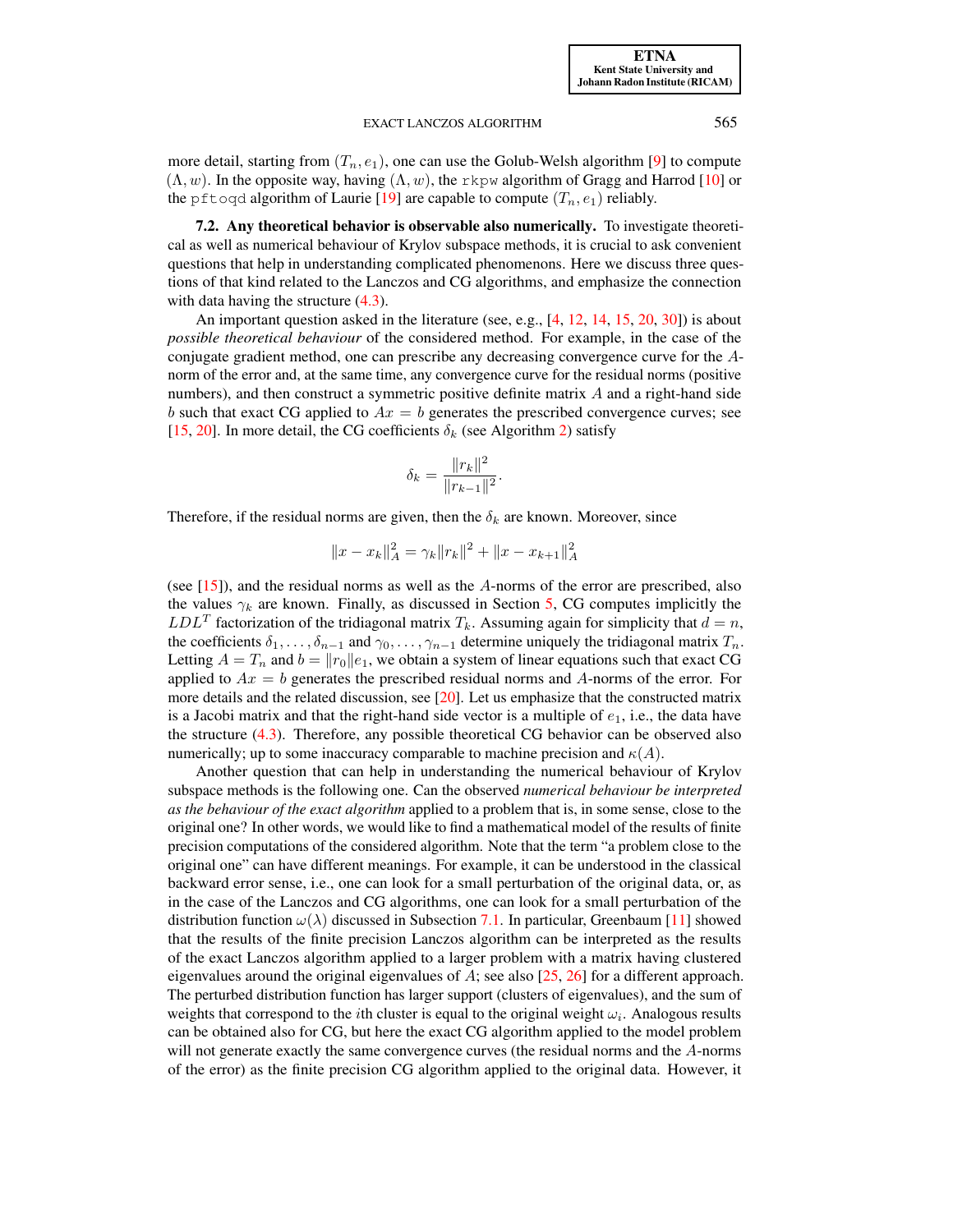will generate very close approximations; see  $[11]$ . Note that the larger matrix used in  $[11]$  for simulating the behaviour of the finite precision Lanczos algorithm was a Jacobi matrix, and that the starting vector was a multiple of  $e_1$ , i.e., having the structure [\(4.3\)](#page-4-1).

Finally, as already mentioned above, results of this paper can be used to get the answer to the following question: Can any *theoretical behavior* of the Lanczos and CG algorithms *be observed also numerically* (up to the relative accuracy limited by machine precision) without using reorthogonalization or extended precision arithmetic? In more detail, the theoretical behaviour of the Lanczos algorithm is represented by the generated matrices  $T_k$ . As discussed in Section [7.1,](#page-16-1) any theoretical behavior of the Lanczos algorithm can be observed for the representative  $(T, e_1)$ , where  $T \in \mathbb{R}^{n \times n}$  is a Jacobi matrix. The results of the exact Lanczos algorithm applied to  $T$  and  $e_1$  are then represented by the leading principal submatrices of  $T$ . Converting the matrix T into the considered floating point arithmetic we obtain  $\overline{T} = \mathbf{f}(T)$ , and the data  $(\bar{T}, e_1)$  have the structure [\(4.3\)](#page-4-1). Therefore, the finite precision Lanczos algorithm applied to  $\bar{T}$  and  $e_1$  computes exactly, i.e., it generates the leading principal submatrices  $\bar{T}_k$ of  $\overline{T}$ , and it holds that  $\overline{T}_k = fl(T_k)$ . In this sense, any theoretical behavior of the Lanczos algorithm represented by real matrices  $T_k$  can be observed also numerically. Using the results of Section [5,](#page-5-0) analogous conclusion holds also for CG implemented using Algorithm [3.](#page-9-0)

8. Conclusions. We discussed some often-used algorithms for computing bases of (block) Krylov subspaces. These algorithms compute a representative of the original data in the generated bases. The representative has some nonzero structure depending on the choice of the algorithm and properties of the matrix. We have shown that if we apply the considered algorithms to the input data that already have the nonzero structure of the representative, then all finite precision computations are exact. Our results imply that any theoretical behavior of the considered algorithms is observable also numerically (without using reorthogonalization) within the limits of the given arithmetic. We hope that these results could be useful in the further analysis of the behavior of the considered algorithms or in demonstrating some interesting phenomena in exact or floating point arithmetic.

#### REFERENCES

- <span id="page-19-4"></span>[1] W. E. ARNOLDI, *The principle of minimized iteration in the solution of the matrix eigenvalue problem*, Quart. Appl. Math., 9 (1951), pp. 17–29.
- <span id="page-19-3"></span>[2] E. C. CARSON, M. ROZLOŽNÍK, Z. STRAKOŠ, P. TICHÝ, AND M. TŮMA, *The numerical stability analysis of pipelined conjugate gradient methods: historical context and methodology*, SIAM J. Sci. Comput., 40 (2018), pp. A3549–A3580.
- <span id="page-19-2"></span>[3] T. A. DAVIS AND Y. HU, *The University of Florida sparse matrix collection*, ACM Trans. Math. Software, 38 (2011), Art. 1, 25 pages.
- <span id="page-19-10"></span>[4] J. DUINTJER TEBBENS AND G. MEURANT, *Any Ritz value behavior is possible for Arnoldi and for GMRES*, SIAM J. Matrix Anal. Appl., 33 (2012), pp. 958–978.
- <span id="page-19-8"></span>[5] L. GIRAUD, J. LANGOU, M. ROZLOŽNÍK, AND J. VAN DEN ESHOF, *Rounding error analysis of the classical Gram-Schmidt orthogonalization process*, Numer. Math., 101 (2005), pp. 87–100.
- <span id="page-19-5"></span>[6] G. GOLUB AND W. KAHAN, *Calculating the singular values and pseudo-inverse of a matrix*, J. Soc. Indust. Appl. Math. Ser. B Numer. Anal., 2 (1965), pp. 205–224.
- <span id="page-19-1"></span>[7] G. H. GOLUB AND G. MEURANT, *Matrices, Moments and Quadrature with Applications*, Princeton University Press, Princeton, 2010.
- <span id="page-19-6"></span>[8] G. H. GOLUB AND R. UNDERWOOD, *The block Lanczos method for computing eigenvalues*, in Mathematical Software, III, Publ. Math. Res. Center, Univ. Wisconsin, Madison, 1977, pp. 361–377.
- <span id="page-19-9"></span>[9] G. H. GOLUB AND J. H. WELSCH, *Calculation of Gauss quadrature rules*, Math. Comp., 23 (1969), pp. 221– 230; addendum, ibid., 23 (1969), pp. A1–A10.
- <span id="page-19-7"></span>[10] W. B. GRAGG AND W. J. HARROD, *The numerically stable reconstruction of Jacobi matrices from spectral data*, Numer. Math., 44 (1984), pp. 317–335.
- <span id="page-19-0"></span>[11] A. GREENBAUM, *Behavior of slightly perturbed Lanczos and conjugate-gradient recurrences*, Linear Algebra Appl., 113 (1989), pp. 7–63.